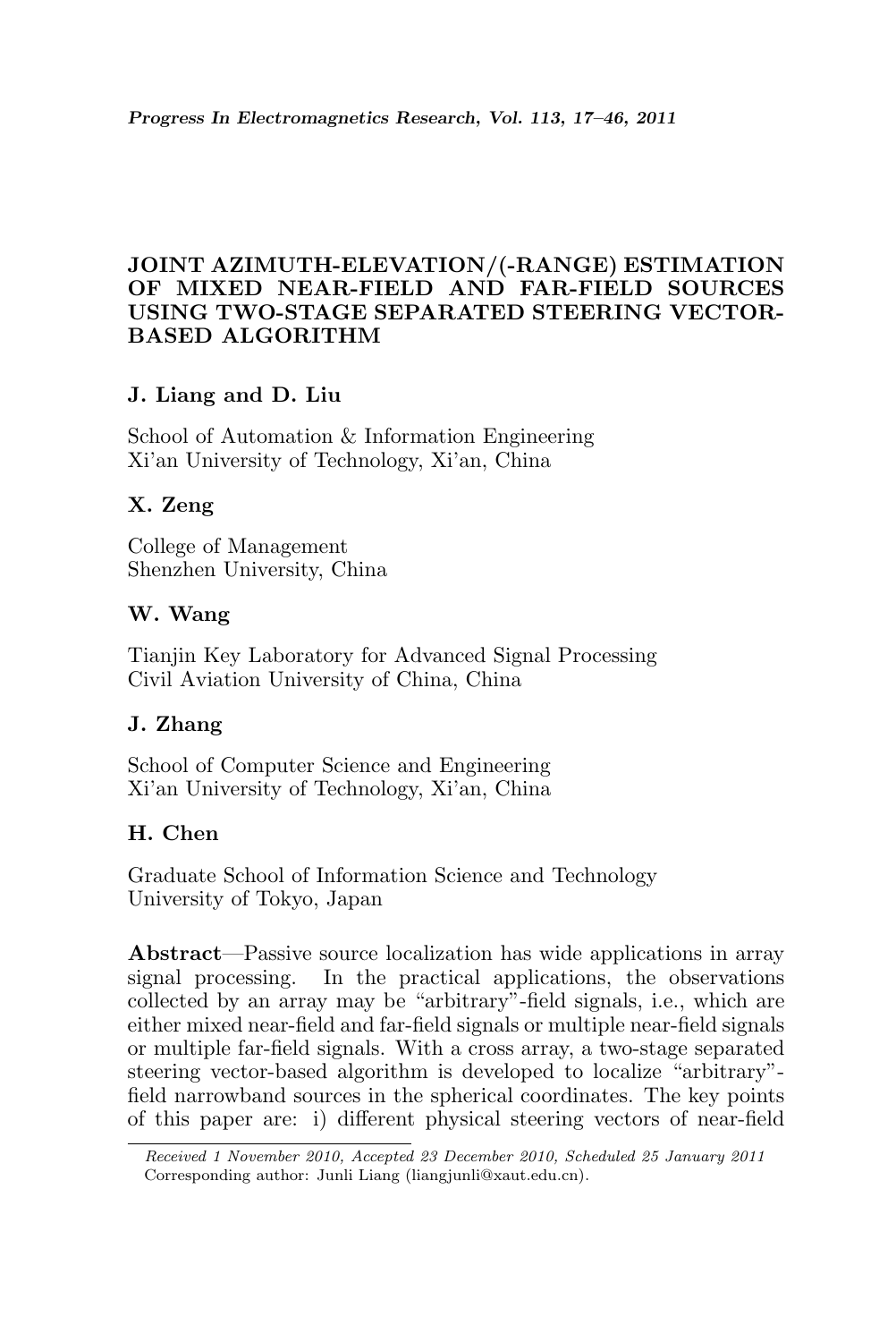and far-field sources are transformed into the virtual ones with the same form, thus linearizing the quadratic phases of near-field sources and allowing the same operations for near-field and far-field sources; ii) the virtual steering vector is separated into two parts and restored by introducing a special phase angle, and thus it is used to estimate the azimuth-elevation arrival-angles of "arbitrary"-field sources; and iii) special Hermitian matrices are constructed using the separated physical steering vector and their eigenvalue decomposition (EVD) are performed, thus the ranges of near-field sources are easily obtained from the eigenvector being corresponding to the smallest eigenvalue. The proposed algorithm can localize "arbitrary"-field sources without pairing parameters and multidimensional search. Simulation results are provided to validate the performance of the proposed method.

#### 1. INTRODUCTION

Passive source localization is a key problem of array signal processing involved in radar, sonar, electronic surveillance, and seismic exploration applications [1]. The waves emitted by far-field sources  $[2, 3]$  can be considered as plane ones at the sensor array  $[4-$ 10]. However, for near-field (Fresnel region) sources, the wavefronts are no longer planar [2, 3]. Unlike far-field sources, near field sources introduce quadratic phases, which are functions of both azimuth angle and range [11–21]. Therefore, the existing far-field source localization algorithms [4–10] cannot be utilized.

### 1.1. Related Work

Many localization methods for near-field sources [11–24] have already been developed, including the Wigner-Ville distribution-based method [11], the maximum likelihood method [12], the linear prediction methods [13–15], the two-dimensional (2-D) MUSIC methods [16–19], and the ESPRIT-like methods [20, 21]. However, all these methods are limited to localize near-field sources only in azimuth angle and range.

Recently, some algorithms [25–29] are presented to localize nearfield sources in the spherical coordinates (i.e., joint azimuth-elevationrange estimation problem). The expectation-maximization (EM) algorithm based on the maximum likelihood criterion is proposed in [25], but it requires search computation and iteration process and cannot give the estimations with closed analytic solution. In [26], Challa and Shamsunder developed a Unitary ESPRIT algorithm, in which an additional parameter pairing procedure is required. The method in [27] depends heavily on different carrier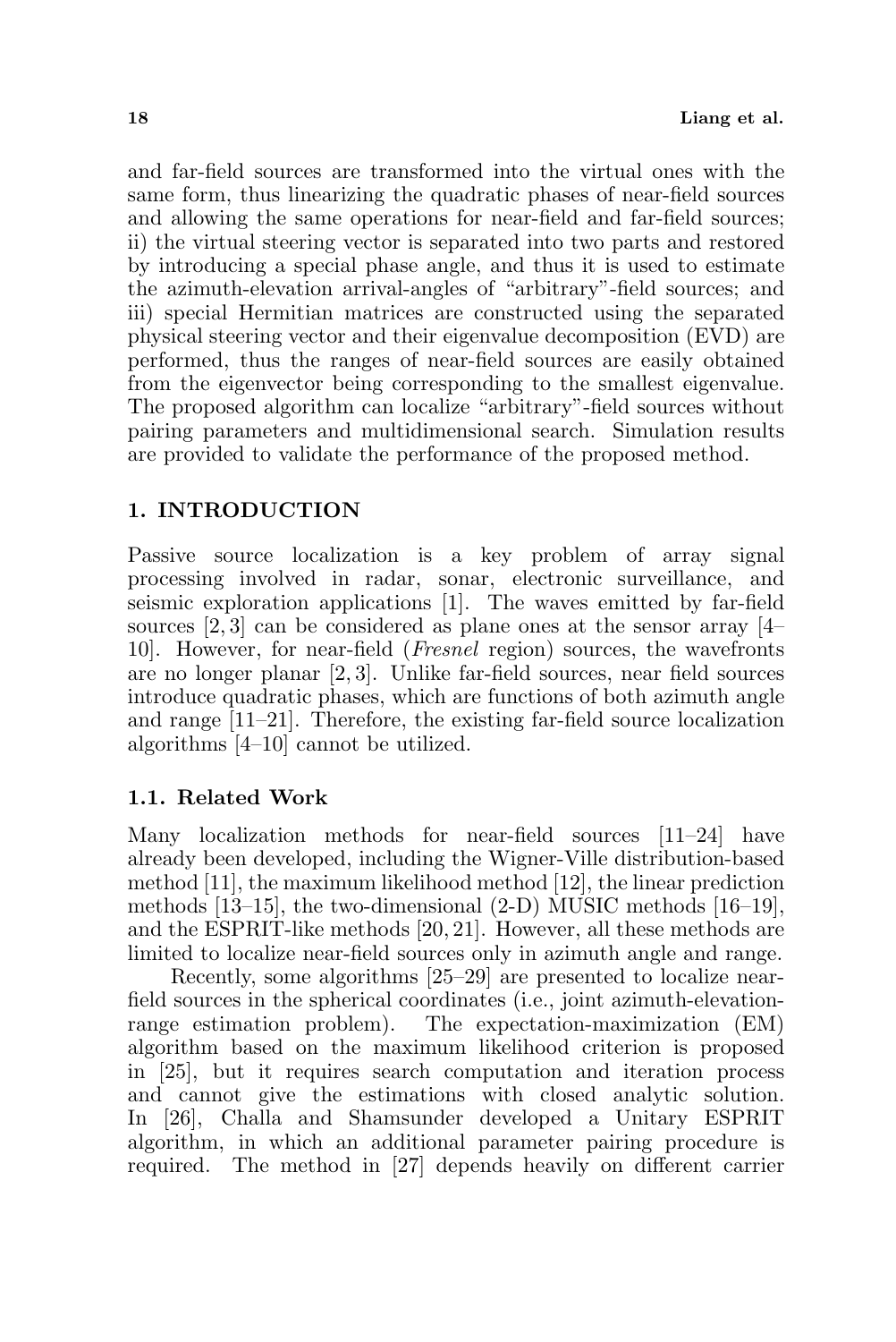frequencies, approximated sinusoidal signals, and extremely high sampling narrowband data. The spectral search-based method in [28] is applied to localize near-field sources only in underwater environment by exploiting the characteristics of vector hydrophones [28]. Although it is of low computational complexity, the second-order statistics-based algorithm in [29] suffers heavy aperture loss and requires a complicated quadratic phase transformation method [30] to pair the separately estimated parameters.

### 1.2. Main Difficulties in Localizing "Arbitrary"-field Sources

In the practical applications, the observations collected by an array may be "arbitrary"-field signals [31–39], i.e., which are either mixed near-field and far-field signals or multiple near-field signals, or multiple far-field signals, as in passive target localizations in radar, sonar, and electronic surveillance. Therefore, it is necessary to develop an algorithm with the flexibility to localize "arbitrary"-field sources.

There are two different signal models for near-field and far-field sources due to their different phase forms. Can the near-field source localization algorithms be applied to far-field case? When more than one far-field source exists, the virtual steering matrix defined in Eq. (13) of [29] no longer has full column rank and thus the second-order statistics-based algorithm will break down. Although the Unitary ESPRIT algorithm developed for near-field source localization can be applied to localize "arbitrary"-field sources (elaborated in Part IV), it requires pairing parameters and suffers array aperture loss since it deals with the two subarrays of a cross array separately. It seems that the extended three-dimensional MUSIC algorithm [4] can localize "arbitrary"-field sources without any matching operation or array aperture loss. However, it suffers from the heavy computational load due to search computation as that of the EM algorithm [25]. Can the far-field source localization algorithms be applied to near-field case? Since the far-field signal model does not incorporate the range information, the far-field source localization algorithms does not suit near-field situation, such as the ESPRIT algorithm [6] for azimuthelevation arrival-angles estimation.

Based on the aforementioned discussion, the main difficulties of passive source localization consist in: i) alleviating heavy aperture loss; ii) eliminating the matching operation; iii) avoiding multidimensional search; and iv) localizing "arbitrary"-field sources.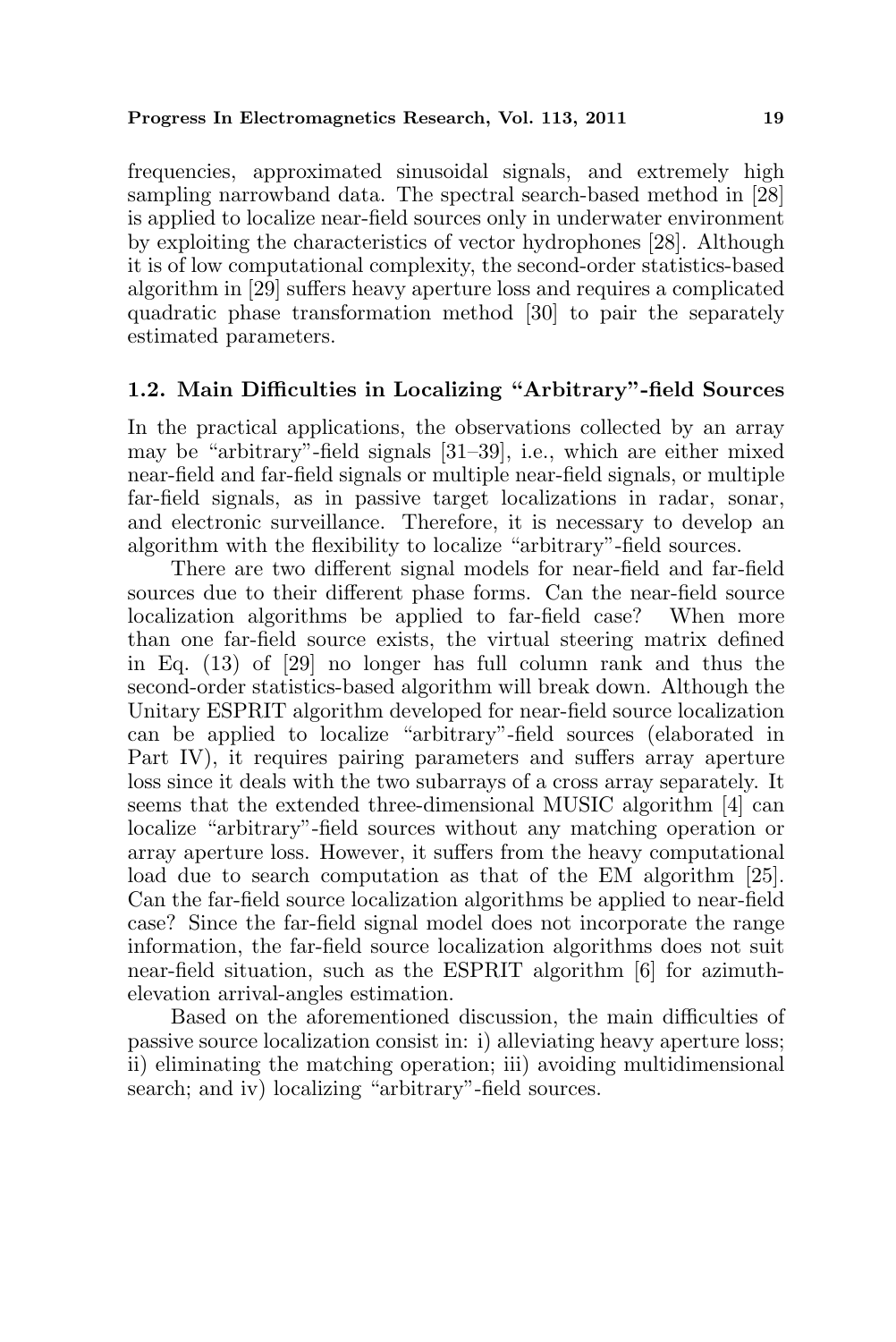### 1.3. Key Points and Contributions

In contrast to the two-stage MUSIC method in [39], where the sensor array and sources are in the same plane (i.e., jointly estimating azimuth angles and ranges for near-field sources, and azimuth angles for farfield sources), the proposed algorithm pays attention to localizing "arbitrary"-field sources in the spherical coordinates [25–29], i.e., jointly estimating azimuth-elevation arrival-angles and ranges for nearfield sources, and azimuth-elevation arrival-angles for far-field sources.

The key points and contributions of this paper are summarized as follows:

Constructing a special cumulant matrix: Similar to [26, 29], a cross-array is discussed in this paper, which is often adopted in microphone array configuration. Near-field and far-field sources have different signal models. The intuition then is to explore two methods respectively for the two types of sources. Obviously it is difficult to apply two methods to the same array observations for localizing "arbitrary"-field sources. In order to develop a flexible algorithm to localize "arbitrary"-field sources, we derive a special cumulant matrix that is the product of three components. In the first component, virtual steering matrix, the quadratic phase terms of near-field sources are canceled by exploiting the multiple degrees of freedom available from cumulants [40–44] whereas the linear phase characteristic inherent is retained for far-field sources. Therefore, near-field and far-field sources share the common phase form in the virtual steering matrix, allowing efficient processing via the same computations. The third component, containing the range information of near-field sources, is just the physical steering matrix of the actual sensor array. Moreover, from the left and right singular-vectors of the cumulant matrix, two respective orthogonal bases for the range space of the virtual steering matrix and the null space of the physical steering matrix can be simultaneously obtained to facilitate the preceding two-stage separated steering vectorbased algorithm.

Restoring the virtual steering vector: Since the virtual steering vectors of "arbitrary"-field sources possess linear phase property, it is possible to obtain their azimuth-elevation arrival-angles from the vectors. In Part III, we develop a new approach to restore the virtual steering vector from the cumulant matrix. We separate the virtual steering vector into two parts by introducing a new phase angle, where the first part is the functional matrix of the introduced phase angle whereas the second part is the functional vector of other parameters. The general ESPRIT algorithm [45] is applied to the transformed subarrays for estimating the introduced phase angle. With the estimated phase angle, the second part of the separated steering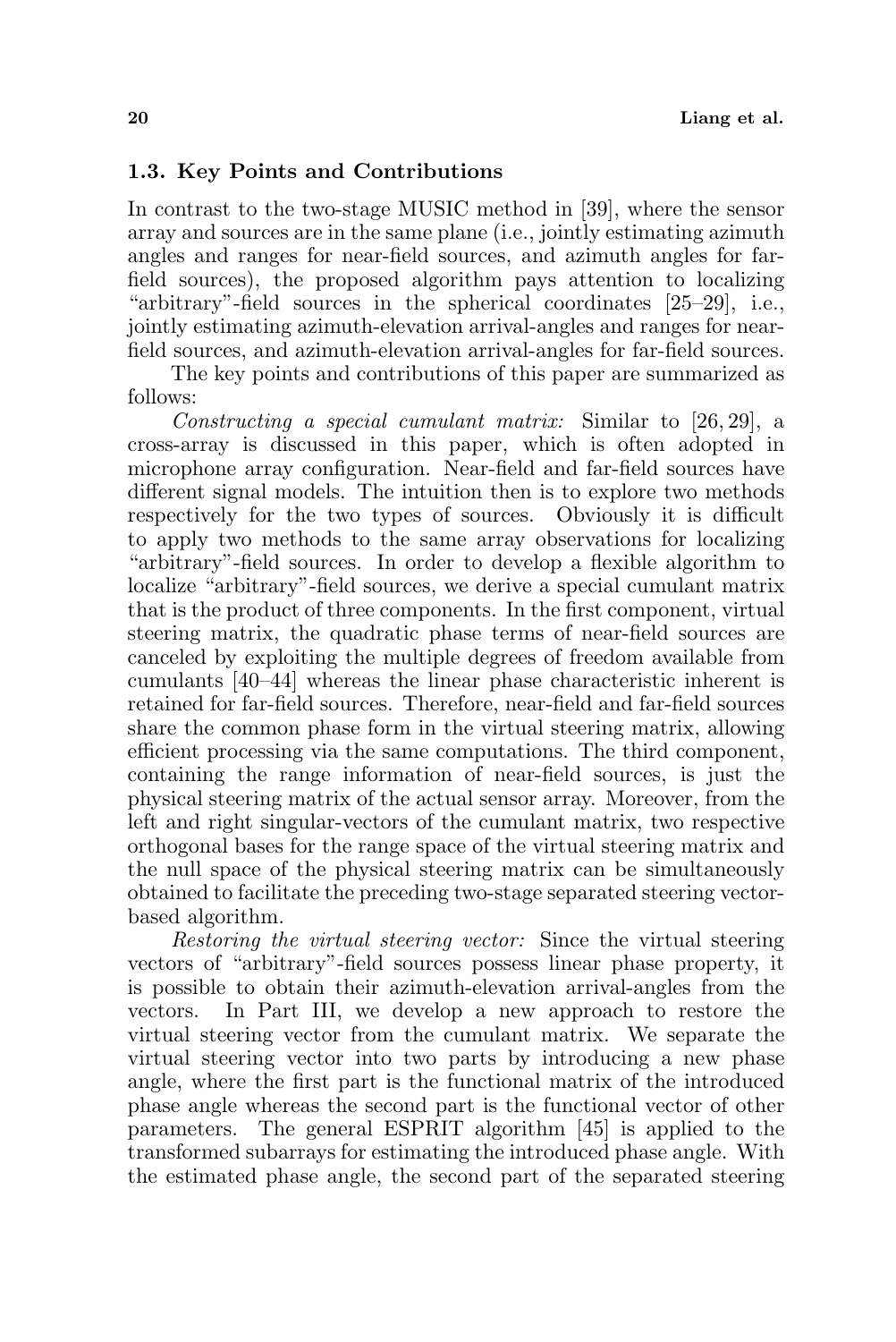vector is restored using the eigenvalue decomposition (EVD) of some particular Hermitian matrices. By combining the first and second parts, the virtual steering vector is recovered and the azimuth-elevation arrival-angles of "arbitrary"- field sources can be easily obtained.

We stress that unlike the general ESPRIT algorithms of [28, 45], the presented approach does not require the subarrays have general rotational invariance geometry, but transforms two orthogonal subarrays (in the virtual steering vector of the cumulant matrix) of the cross array to two new ones with general rotational invariance geometry (with respect to the introduced phase angle). In addition, it pays attention to separating and restoring the virtual steering vector so as to estimate azimuth-elevation arrival-angles from the restored one [28, 45]. Therefore, it can be considered as the extension from onedimensional arrival-angle estimation algorithm [45] to two-dimensional one. Moreover, unlike [28], it has wider applications since it uses omnidirectional sensors instead of the vector hydrophone only in underwater environment.

Estimating ranges of near-field sources by separating the physical steering vector: Using two intermediate parameters we separate the physical steering vector into two parts, the functional matrix of these two parameters and the vector containing the range information of near-field sources. The combinations of the first part and the right singular-vectors of the cumulant matrix yield a special Hermitian matrix. From its eigenvector corresponding to the smallest eigenvalue, we can restore the second part of the separated physical steering vector and obtain the ranges of near-field sources.

Notation is as follows. Vectors and matrices are referred to as lowercase and uppercase bold letters, respectively. The transpose matrix is denoted by superscript  $(\bullet)^T$ , the conjugate transpose by superscript  $(\bullet)^H$ , and the conjugate by superscript  $(\bullet)^*$ . diag{ $\bullet$ ,..., $\bullet$ } stands for a square diagonal matrix  $(\n\searrow)$  going from the upper left corner to the lower right corner of the main diagonal), andadiag{ $\bullet, \ldots, \bullet$ } represents a square anti-diagonal matrix( $\nearrow$ , going from the lower left corner to the upper right corner of the main diagonal).

The rest of this paper is organized as follows. The signal model is introduced in Section 2. A two-stage separated steering vector-based algorithm is developed in Section 3. Simulation results are presented in Section 4. Conclusions are drawn in Section 5.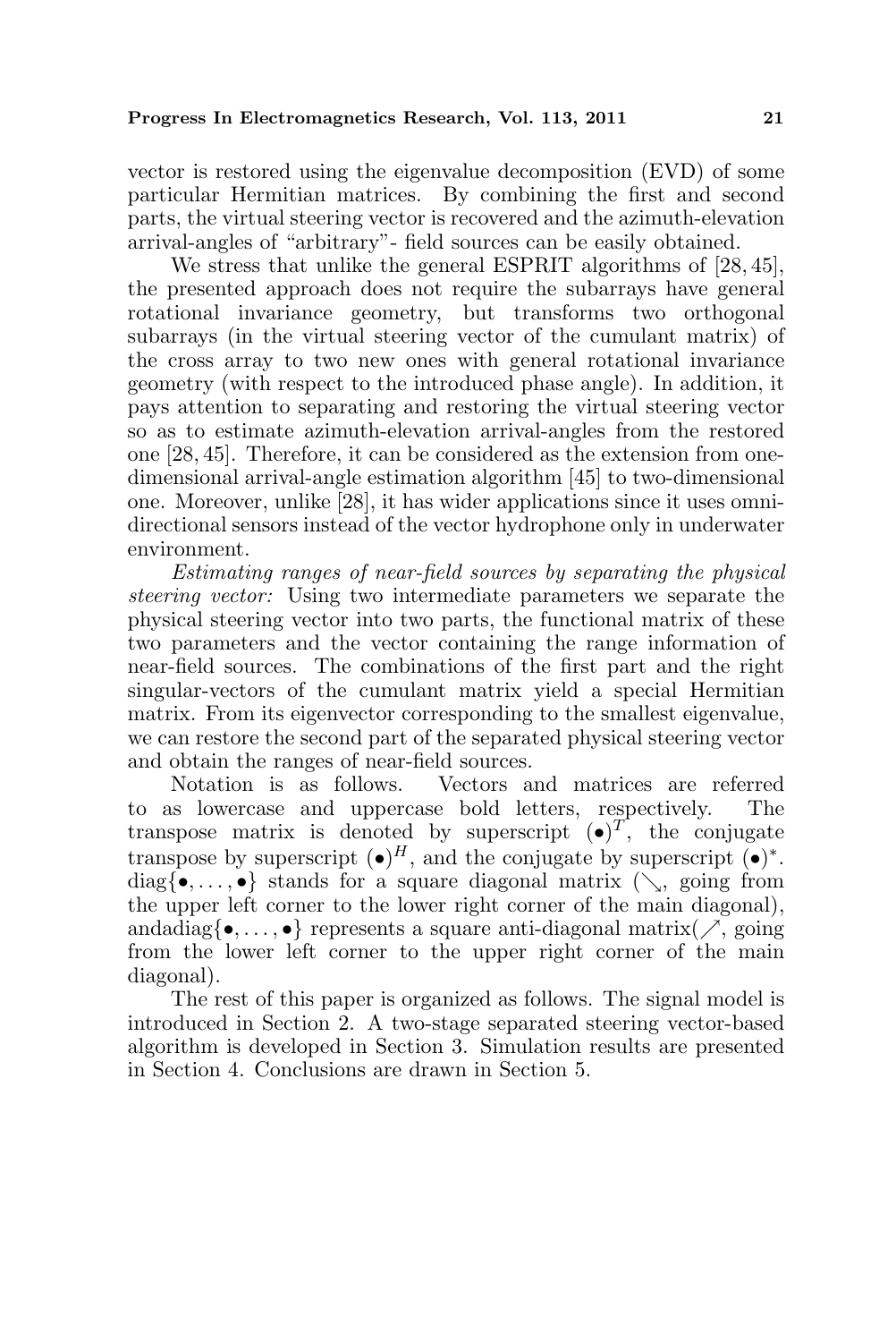22 Liang et al.



Figure 1. Centro-symmetric cross array configuration.

#### 2. "ARBITRARY"-FIELD SIGNAL MODEL

Consider  $L$  (near-field<sup>†</sup> or far-field) narrowband, independent radiating sources impinging upon a centro-symmetric cross-array aligned with the  $x$  and  $y$  axes, as shown in Fig. 1. The cross one is chosen as the phase reference point. Subarray in each axis consists of  $2N + 1$ omni-directional sensors with uniform element spacing d. The sampled signals collected by the  $(j, 0)$ th and  $(0, m)$ th sensors can be respectively expressed as [1–3]:

$$
x_{j,0}(k) = \sum_{l=1}^{L} s_l(k)e^{i\tau_{xl}(j)} + n_{j,0}(k),
$$
  

$$
i = \sqrt{-1}; \quad j = -N, \dots, -1, 0, 1, \dots, N, (1)
$$

and

$$
x_{0,m}(k) = \sum_{l=1}^{L} s_l(k) e^{i\tau_{yl}(m)} + n_{0,m}(k), \quad m = -N, \dots, -1, 1, \dots, N, (2)
$$

where  $s_l(k)$  denotes the lth narrowband source signal at time k, and  ${n_{i,0}(k), n_{0,m}(k)}$  represents the additive Gaussian noise. In addition,  $\tau_{xl}(j)$  is the propagation delay associated with the lth source between the  $(0, 0)$ th and  $(j, 0)$ th sensors; while  $\tau_{yl}(m)$  is the propagation delay associated with the *l*th source between the  $(0, 0)$ <sup>th</sup> and  $(0, m)$ <sup>th</sup> sensors. If the *l*th source lies in the near field, the signal phases  $\tau_{rl}(j)$ and  $\tau_{yl}(m)$  are parameterized in terms of the intermediate parameters  $(\gamma_{xl}, \phi_{xl}, \gamma_{yl}, \phi_{yl})$ , and have the following forms<sup>‡</sup> respectively:

$$
\tau_{xl}(j) = j\gamma_{xl} + j^2\phi_{xl},\tag{3}
$$

<sup>&</sup>lt;sup>†</sup> Note that Fresnel zone (i.e., near-field) lies in the radiating zone  $[\lambda/(2\pi), 2D^2/\lambda]$ , where  $D$  is the array dimension (see [2, 3] for details). However, the radiating zone in the far-field case is one beyond  $[0, 2D^2/\lambda]$ .

<sup>‡</sup> The second-order Taylor series approximation is found in many references on near-field source localization [3, 11–15, 19–29]. The effect of this approximation on the estimation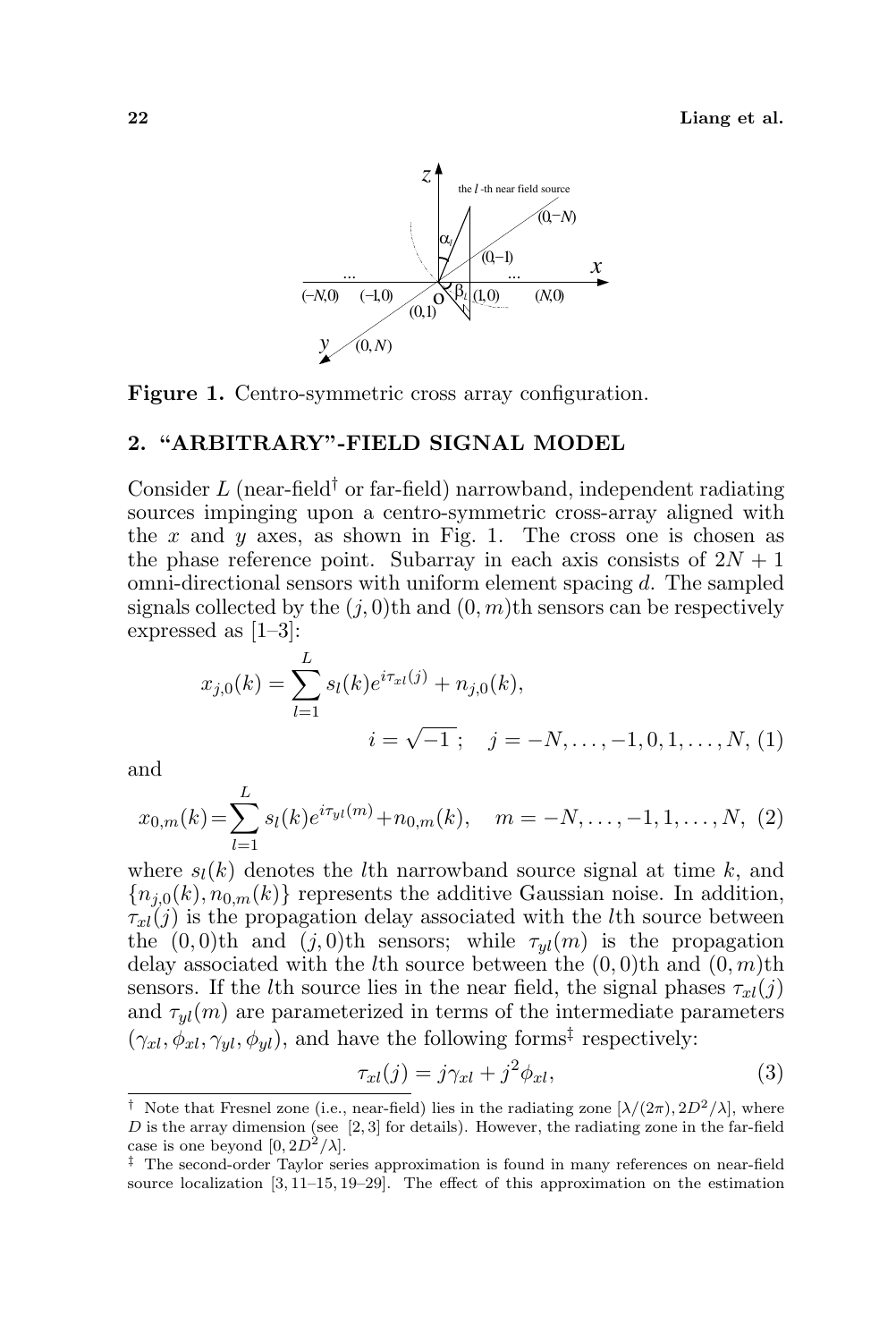and

$$
\tau_{yl}(m) = m\gamma_{yl} + m^2 \phi_{yl}.
$$
\n(4)

In this case,  $\phi_{xl}$  and  $\phi_{yl}$  cannot be neglected. In turn  $(\gamma_{xl}, \phi_{xl}, \gamma_{yl}, \phi_{yl})$  are functions of the *l*th source's elevation angle  $\alpha_l$ , azimuth angle  $\beta_l$ , and range  $r_l$ , and have the following forms respectively:

$$
\gamma_{xl} = -\frac{2\pi d \sin \alpha_l \cos \beta_l}{\lambda},\tag{5}
$$

$$
\phi_{xl} = \frac{\pi d^2 \left(1 - \sin^2 \alpha_l \cos^2 \beta_l\right)}{\lambda r_l},\tag{6}
$$

$$
\gamma_{yl} = -\frac{2\pi d \sin \alpha_l \sin \beta_l}{\lambda},\tag{7}
$$

and

$$
\phi_{yl} = \frac{\pi d^2 \left(1 - \sin^2 \alpha_l \sin^2 \beta_l\right)}{\lambda r_l}.
$$
\n(8)

From Eqs. (5)–(8), we can see that the parameters  $(\alpha_l, \beta_l, r_l)$ can be obtained by firstly estimating the intermediate parameters  $(\gamma_{xl}, \phi_{xl}, \gamma_{yl}, \phi_{yl})$  and then solving Eqs. (5)–(8).

Otherwise, if the *l*th source lies in the far field,  $\tau_{xl}(j)$  and  $\tau_{nl}(m)$ have the following forms respectively  $[2-10]$ :

$$
\tau_{xl}(j) = j\gamma_{xl},\tag{9}
$$

and

$$
\tau_{yl}(m) = m\gamma_{yl}.\tag{10}
$$

In Eqs. (9) and (10), both  $\phi_{xl}$  and  $\phi_{vl}$  are approximated as zero due to farther ranges of far-field sources [2, 3]. Therefore, far-field sources can be considered as a special case of near-field sources, where  $\phi_{xl} = 0$  and  $\phi_{yl} = 0$ .

In a matrix form, the sensor output can be written as

$$
\mathbf{x}(k) = \mathbf{A}\mathbf{s}(k) + \mathbf{n}(k), \quad k = 0, \dots, K - 1,
$$
 (11)

where

$$
\mathbf{n}(k) = [n_{-N,0}(k) n_{-N+1,0}(k) \dots n_{-1,0}(k) n_{N,0}(k) n_{0,0}(k) n_{1,0}(k) \dots n_{N-1,0}(k) n_{N,0}(k) n_{0,0}(k) n_{0,-N}(k) n_{0,-N+1}(k) \dots n_{0,-1}(k) n_{0,N}(k)]^T
$$
\n
$$
(12)
$$

performance is elaborated in [11], where it was shown that for range greater than ten times the array length, the error introduced is less than 0.5%.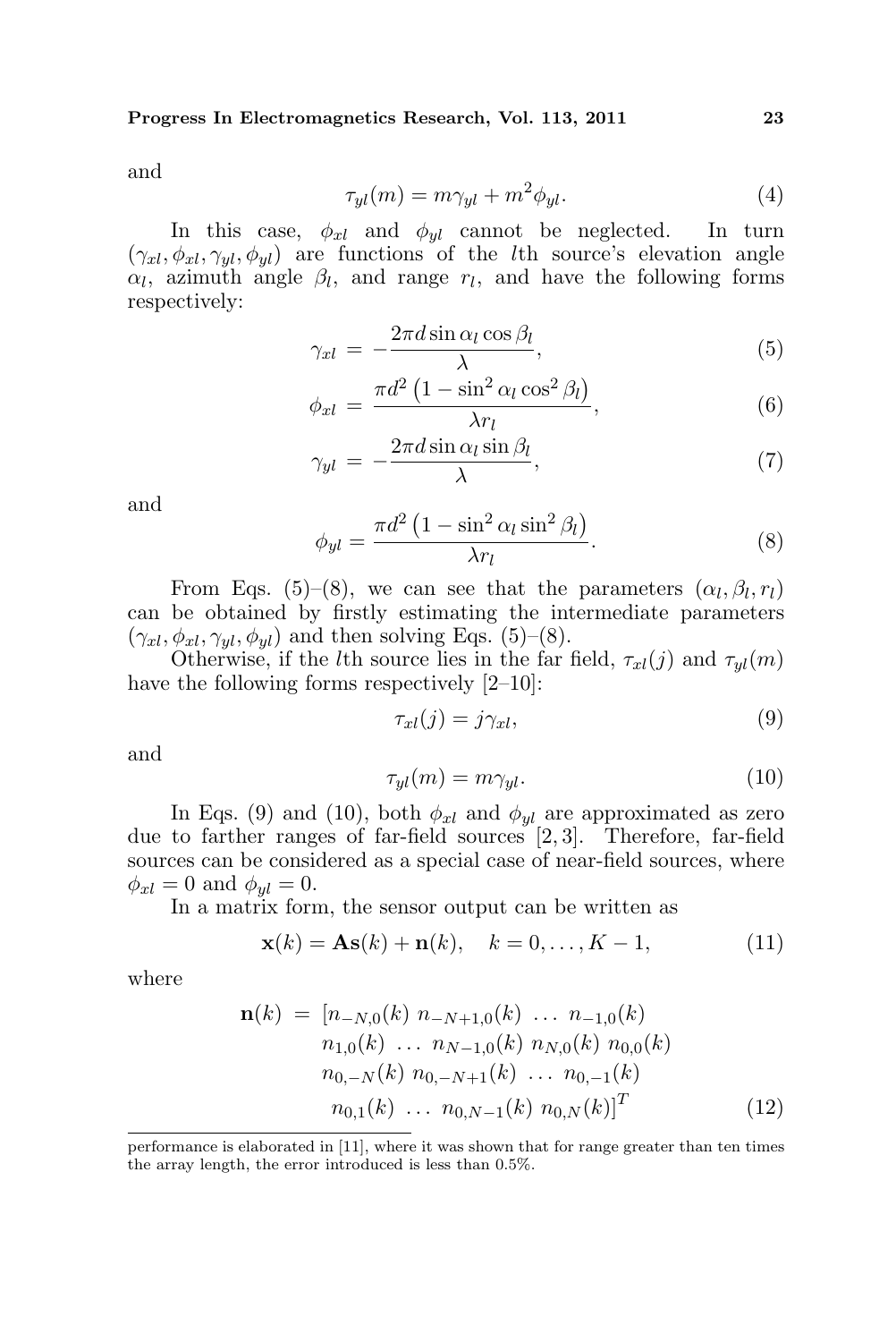24 Liang et al.

$$
\mathbf{s}(k) = [s_1(k) s_2(k) \dots s_L(k)]^T, \n\mathbf{x}(k) = [x_{-N,0}(k) x_{-N+1,0}(k) \dots x_{-1,0}(k) \n x_{1,0}(k) \dots x_{N-1,0}(k) x_{N,0}(k) x_{0,0}(k) \n x_{0,-N}(k) x_{0,-N+1}(k) \dots x_{0,-1}(k) \n x_{0,1}(k) \dots x_{0,N-1}(k) x_{0,N}(k)]^T
$$
\n(14)

and the  $(4N + 1) \times L$ -dimensional physical steering matrix

$$
\mathbf{A} = [\mathbf{a}(\gamma_{x1}, \phi_{x1}, \gamma_{y1}, \phi_{y1}) \mathbf{a}(\gamma_{x2}, \phi_{x2}, \gamma_{y2}, \phi_{y2}) \dots \mathbf{a}(\gamma_{xL}, \phi_{xL}, \gamma_{yL}, \phi_{yL})]
$$
(15)

Note that the form of the steering vector  $\mathbf{a}(\gamma_{xl}, \phi_{xl}, \gamma_{yl}, \phi_{vl})$  in (15) depends on whether the lth source is in the far field or near field. If this source is in the near field,  $\mathbf{a}(\gamma_{xl}, \phi_{xl}, \gamma_{yl}, \phi_{yl})$  has the following quadratic phase form:

$$
\mathbf{a}(\gamma_{xl}, \phi_{xl}, \gamma_{yl}, \phi_{yl})
$$
\n
$$
= \left[ e^{i[(-N)\gamma_{xl} + (-N)^2 \phi_{xl}]} e^{i[(-N+1)\gamma_{xl} + (-N+1)^2 \phi_{xl}]} \dots e^{i[-\gamma_{xl} + \phi_{xl}]} \right]
$$
\n
$$
e^{i[\gamma_{xl} + \phi_{xl}]} \dots e^{i[(N-1)\gamma_{xl} + (N-1)^2 \phi_{xl}]} e^{i[N\gamma_{xl} + N^2 \phi_{xl}]} 1
$$
\n
$$
e^{i[(-N)\gamma_{yl} + (-N)^2 \phi_{yl}]} e^{i[(-N+1)\gamma_{yl} + (-N+1)^2 \phi_{yl}]} \dots e^{i[-\gamma_{yl} + \phi_{yl}]} e^{i[N\gamma_{yl} + N^2 \phi_{yl}]} \right]^T
$$
\n
$$
e^{i[\gamma_{yl} + \phi_{yl}]} \dots e^{i[(N-1)\gamma_{yl} + (N-1)^2 \phi_{yl}]} e^{i[N\gamma_{yl} + N^2 \phi_{yl}]} \right]^T
$$
\n(16)

Otherwise, if the *l*th source is in the far field,  $\mathbf{a}(\gamma_{xl}, \phi_{xl}, \gamma_{yl}, \phi_{yl})$  has the following linear phase form due to  $\phi_{xl} = 0$  and  $\phi_{yl} = 0$  [2–10]:

$$
\mathbf{a}(\gamma_{xl}, \phi_{xl}, \gamma_{yl}, \phi_{yl}) = \begin{bmatrix} e^{i[(-N)\gamma_{xl}]} & e^{i[(-N+1)\gamma_{xl}]} & \dots & e^{i[-\gamma_{xl}]} & e^{i[\gamma_{xl}]} & \dots & e^{i[(N-1)\gamma_{xl}]} & e^{i[N\gamma_{xl}]} & 1 \\ e^{i[(-N)\gamma_{yl}]} & e^{i[(-N+1)\gamma_{yl}]} & \dots & e^{i[-\gamma_{yl}]} & e^{i[\gamma_{yl}]} & \dots & e^{i[(N-1)\gamma_{yl}]} & e^{i[N\gamma_{yl}]} \end{bmatrix}^T \tag{17}
$$

The objective of our algorithm is to jointly estimate the 3-D parameters  $(\alpha_l, \beta_l, r_l)$  for near-field sources and the 2-D parameters  $(\alpha_l, \beta_l)$  for far-field sources, given the array data  $\mathbf{x}(k)$  for  $k =$  $0, \ldots, K - 1.$ 

Throughout the rest of the article, these hypotheses are assumed to hold:

- 1) The source signals are statistically mutually independent, narrowband stationary processes with nonzero kurtosis;
- 2) The sensor noise is assumed to be additive and zero mean circularly symmetric complex Gaussian distributed, and independent of the source signals;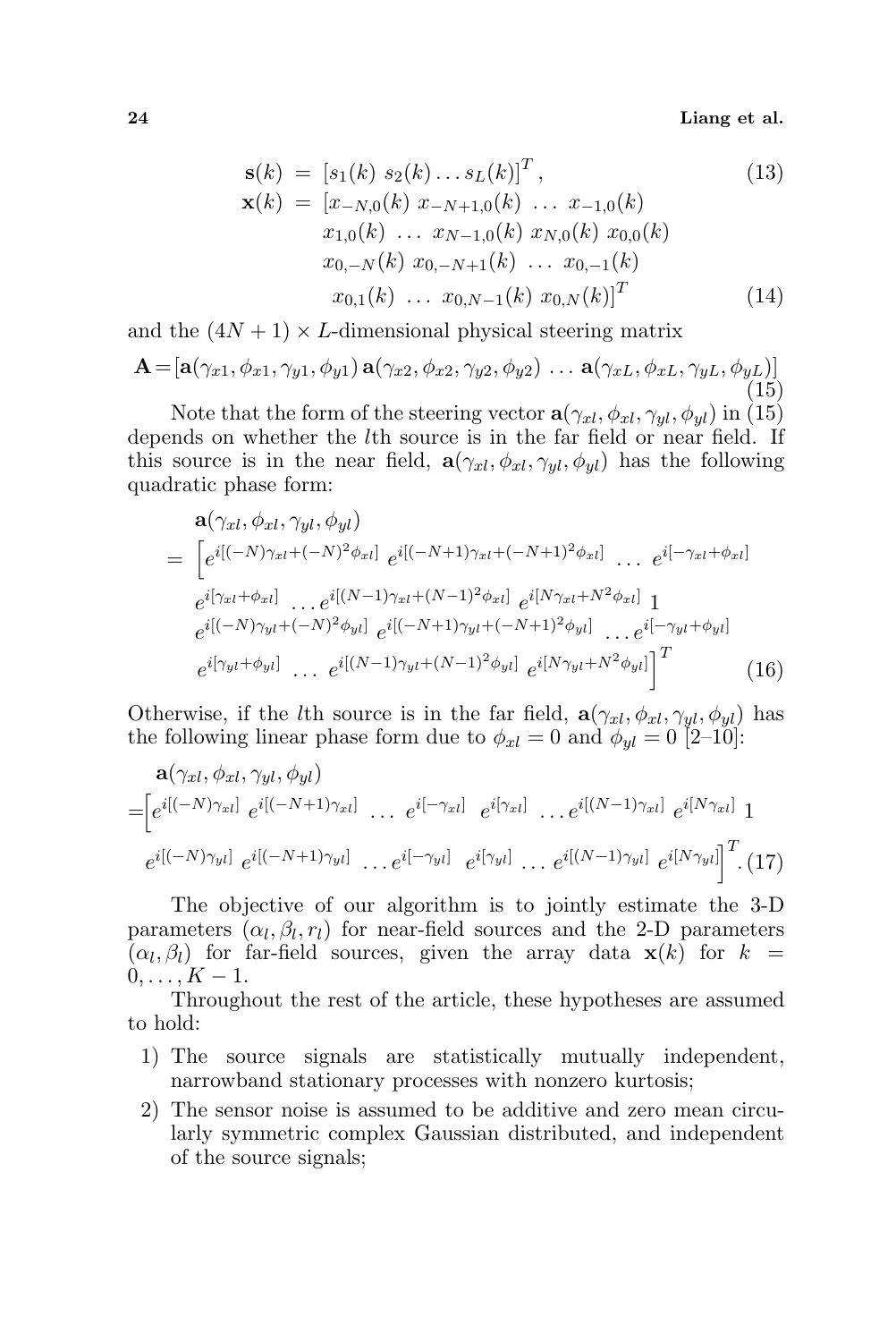#### Progress In Electromagnetics Research, Vol. 113, 2011 25

- 3) In order to avoid the phase ambiguity of  $2\gamma_{xl}$  or  $2\gamma_{yl}$  estimated later, the centro-symmetric cross array with element spacing  $d \leq \lambda/4$  is required (see Paragraph 1 of Part B in Section 3, or see [26, 29] for details);
- 4)  $2\gamma_{yp} 2\gamma_{xp} \neq 2\gamma_{yq} 2\gamma_{xq} + 2h\pi, h \in \{-1, 0, 1\}, \text{ or } 2\sqrt{2}d\sin \alpha_p$  $\cos(\beta_p + \frac{\pi}{4})$  $\begin{array}{l} \n\frac{\pi}{4} \neq 2\sqrt{2}d \sin \alpha_q \cos(\beta_q + \frac{\pi}{4})\n\end{array}$  $(\frac{\pi}{4}) + h\lambda$ ,  $p, q \in \{1, \ldots, L\}$  for  $p \neq q$  is required to uniquely distinguish the introduced L phase angles (see the parts between (39) and (40), and between (46) and (47) in Section 3 for detailed analyses);
- 5) In this paper, the source number  $L < 2N + 1$  is required, given a centro-symmetric two-dimensional cross-array<br>§ with  $4N+1$ sensors.

### 3. PROPOSED ALGORITHM

Note that the quadratic phase of near-field sources is a nonlinear function of  $(\alpha_l, \beta_l, r_l)$ , as shown in Eq. (16). An alternative indirect method for estimating  $(\alpha_l, \beta_l, r_l)$  is to firstly obtain four matched intermediate parameters  $(\gamma_{xl}, \phi_{xl}, \gamma_{yl}, \phi_{yl})$  and then solve Eqs. (5)–(8).

To obtain  $(\gamma_{xl}, \phi_{xl}, \gamma_{wl}, \phi_{vl})$  by applying the conventional highresolution search-free algorithm, it is necessary to transform the quadratic phase inherent in the near-field signal model into a linear phase. Note that the common characteristics of near-field and far-field sources consist in that  $\gamma_{xl} \neq 0$  and  $\gamma_{vl} \neq 0$ , and their difference lies in that  $(\phi_{xl} \neq 0, \phi_{yl} \neq 0)$  for near-field sources but  $(\phi_{xl} = 0, \phi_{yl} = 0)$ for far-field sources. In addition, the above-mentioned transformation should retain the linear phase characteristic inherent for far-field sources so that both near-field and far-field sources share the same linear phase form to facilitate the solution and allow the same computations.

### 3.1. Constructing a Special Cumulant Matrix C

Cumulants can extend the array aperture and form virtual sensors using their available multiple degrees of freedom [40–44]. Motivated by this, the cumulant is chosen as the key technique for achieving the above transform, i.e., changing the quadratic phase inherent in the

<sup>§</sup> The propagation delay associated with the lth source between the  $(0,0)$ th and  $(j, m)$ th sensor has the following complicated form:  $\tau = j\gamma_{xl} + j^2\phi_{xl} + m\gamma_{yl} + m^2\phi_{yl}$  $jmd^2\sin^2\alpha_l\sin^2\beta_l/(\lambda r_l)$ . Therefore, the sensors on the x and y axes (i.e.,  $(j, 0)$  and  $(0, m)$ ) are selected to construct a cross array rather than rectangular array, which is helpful to simplify the phase form of near-field sources and develop search-free estimation algorithms (see Eq.  $(5)$  of  $[25]$  and Eq.  $(4)$  of  $[29]$  for details).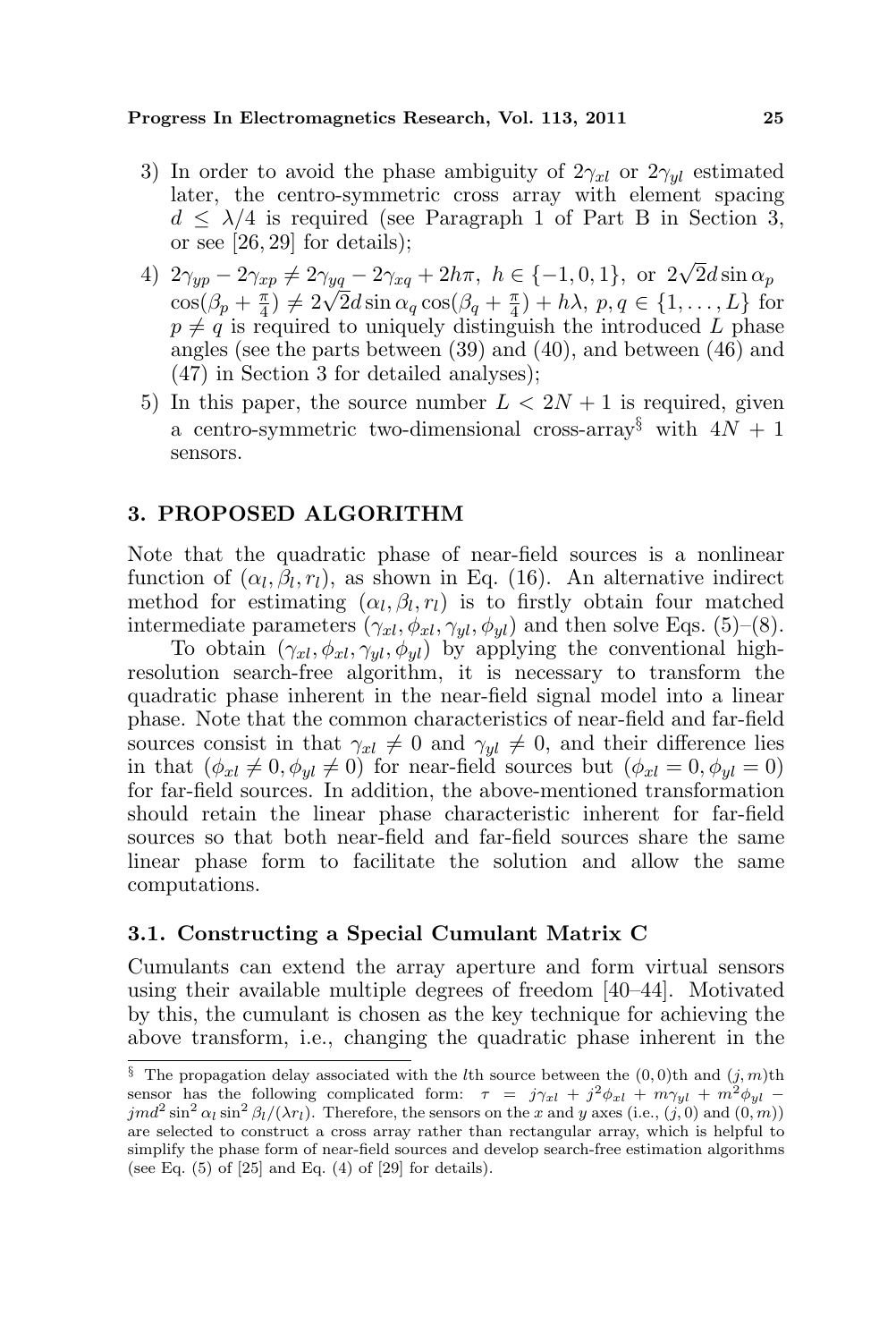near-field signal model into linear one, and keeping the linear phase of the far-field signal model.

Define the fourth-order cumulants from the outputs of the sensors in Fig. 1 as follows:

$$
\begin{split}\n&\text{cum}\left\{x_{m,0}(k), x_{n,0}^*(k), x_{0,0}(k), x_{p,q}^*(k)\right\} \\
&= \text{cum}\left\{\sum_{l=1}^L s_l(k)e^{i(m\gamma_{xl} + m^2\phi_{xl})}, \left(\sum_{l=1}^L s_l(k)e^{i(n\gamma_{xl} + n^2\phi_{xl})}\right)^*, \\
&\sum_{l=1}^L s_l(k), \left(\sum_{l=1}^L s_l(k)e^{i(p\gamma_{xl} + p^2\phi_{xl} + q\gamma_{yl} + q^2\phi_{yl})}\right)^*\right\} \\
&= \sum_{l=1}^L e^{i\{[(m-n)]\gamma_{xl} + [(m^2 - n^2)]\phi_{xl}\}} \text{cum}\left\{s_l(t), s_l^*(t), s_l(t), s_l^*(t)\right\} \\
&= \sum_{l=1}^L e^{i\{[(m-n)]\gamma_{xl} + [(m^2 - n^2)]\phi_{xl}\}} c_{4,sl} e^{-i(p\gamma_{xl} + p^2\phi_{xl} + q\gamma_{yl} + q^2\phi_{yl})} \\
&m, n \in \{-N, -N + 1, \dots, -1, 1, 2, \dots, N, 0\}, \\
&(p,q) \in \left\{\begin{array}{l} (-N,0), \dots, (-1,0), (1,0), \dots, (N,0), \\
(0,-N), \dots, (0,-1), (0,1), \dots, (0,N), (0,0) \end{array}\right\}, (18)\n\end{split}
$$

where  $c_{4,sl} = \text{cum}\lbrace s_l(t), s_l^*(t), s_l(t), s_l^*(t)\rbrace$  is the kurtosis of the *l*th signal, and the superscript ( )<sup>∗</sup> denotes the complex conjugate.

To retain the linear phase term (i.e., the common term  $\gamma_{xl}$  in both the near-field and far-field signal models) and to remove the quadratic phase term (i.e., the term  $\phi_{xl}$  only in the near-field signal quadratic phase term (i.e., the term  $\varphi_{xl}$  only in the near-neid signal<br>model) in exp  $\{i\}[(m-n)]\gamma_{xl} + [(m^2 - n^2)]\phi_{xl}\}$ , both  $m-n \neq 0$  and  $m^2 - n^2 = 0$  are required. Let  $n = -m$ , and Eq. (18) becomes

cum{
$$
x_{m,0}(k), x_{-m,0}^*(k), x_{0,0}(k), x_{p,q}^*(k)
$$
}  
\n
$$
= \sum_{l=1}^L e^{i\{2m\gamma_{xl}\}} c_{4,sl} e^{-i(p\gamma_{xl} + p^2\phi_{xl} + q\gamma_{yl} + q^2\phi_{yl})}
$$
\n
$$
m \in \{-N, -N+1, \dots, -1, 1, 2, \dots, N, 0\}
$$
\n
$$
(p,q) \in \left\{ \begin{array}{l} (-N,0), \dots, (-1,0), (1,0), \dots, (N,0), \\ (0,-N), \dots, (0,-1), (0,1), \dots, (0,N), (0,0), \end{array} \right\}.
$$
\n(19)

Since there are  $(2N + 1)$  and  $(4N + 1)$  possible values for m and  $(p, q)$  respectively, we define two functions  $h = q_1(m)$  and  $j = q_2((p, q))$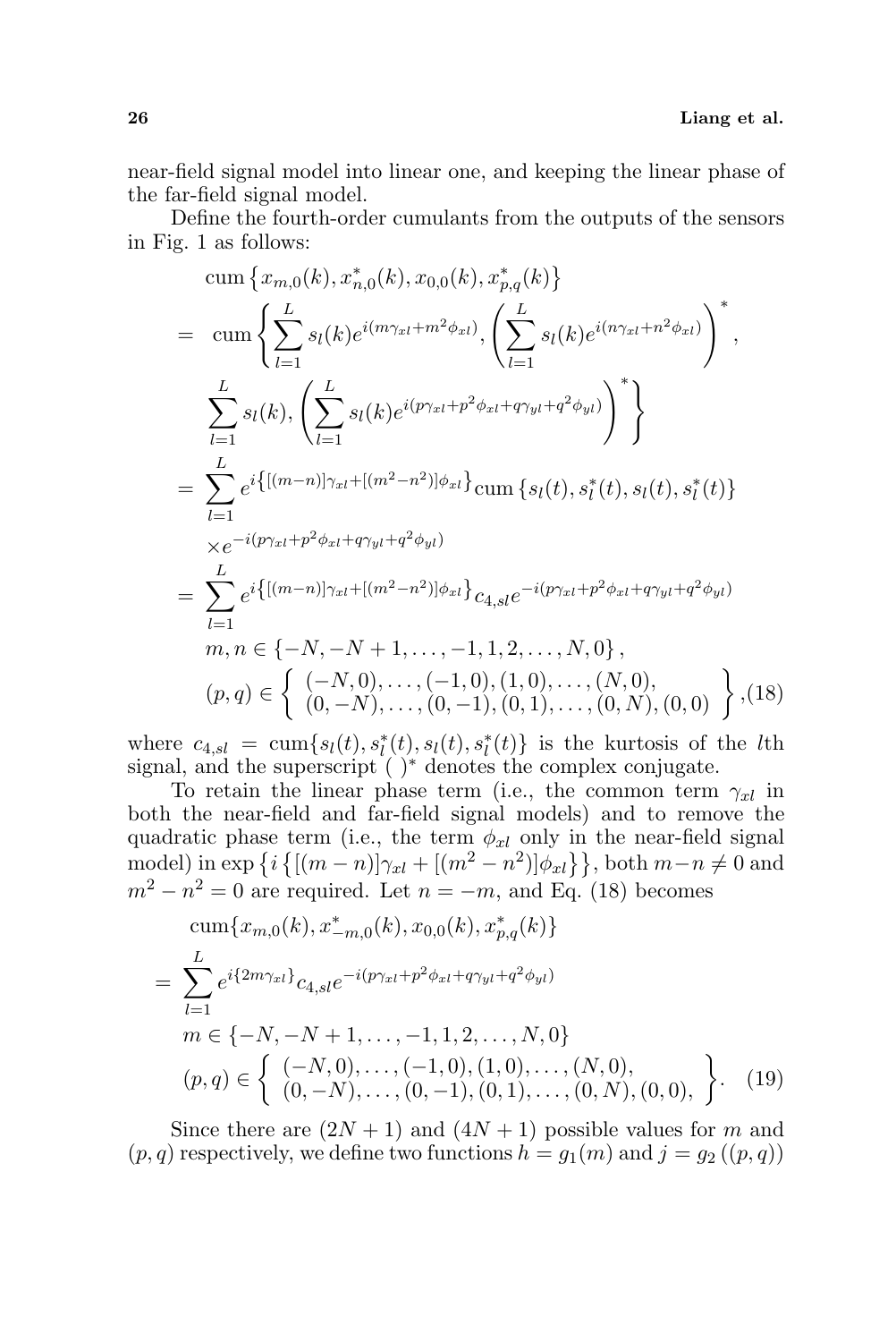to represent the following unique mappings:

$$
\begin{cases}\nm = -N, -N + 1, \dots, -1 \Leftrightarrow h = g_1(m) = 1, 2, \dots, N \\
m = 1, 2, \dots, N \Leftrightarrow h = g_1(m) = N + 1, N + 2, \dots, 2N \\
m = 0 \Leftrightarrow h = g_1(m) = 2N + 1\n\end{cases}
$$
\n(20)

and

$$
\begin{cases}\n(p,q) = (-N,0), (-N+1,0), \dots, (-1,0) \\
\Leftrightarrow j = g_2((p,q)) = 1,2, \dots, N \\
(p,q) = (1,0), (2,0), \dots, (N,0) \\
\Leftrightarrow j = g_2((p,q)) = N+1, N+2, \dots, 2N \\
(p,q) = (0,0) \Leftrightarrow j = g_2((p,q)) = 2N+1 \\
(p,q) = (0,-N), (0,-N+1), \dots, (0,-1) \\
\Leftrightarrow j = g_2((p,q)) = 2N+2, 2N+3, \dots, 3N+1 \\
(p,q) = (0,1), (0,2), \dots, (0,N) \\
\Leftrightarrow j = g_2((p,q)) = 3N+2, 3N+3, \dots, 4N+1\n\end{cases} (21)
$$

Based on Eqs. (19)–(21), we define a special cumulant matrix  $C_1$ (its rows and columns are indexed by  $h$  and  $j$ , respectively), whose o

$$
(h, j)
$$
th element can be given by  
\n
$$
\mathbf{C}_1(h, i) = \operatorname{cum} \left\{ x_{g_1^{-1}(h),0}(k), x_{-g_1^{-1}(h),0}^*(k), x_{0,0}(k), x_{g_2^{-1}(j)}^*(k) \right\}
$$
\n
$$
h \in \{1, 2, \dots, 2N + 1\}, \quad j \in \{1, 2, \dots, 4N + 1\}, \quad (22)
$$

where  $g_1^{-1}(h)$  and  $g_2^{-1}(j)$  represent the inverse functions of  $h = g_1(m)$ and  $j = g_2((p, q))$ , respectively.

Note that the  $(2N + 1) \times (4N + 1)$ -dimensional cumulant matrix  $C_1$  can be represented in a compact form as:

$$
\mathbf{C}_1 = \mathbf{B}_1 \mathbf{C}_{4s} \mathbf{A}^H, \tag{23}
$$

where the physical steering matrix **A** is defined in Eq. (15),  $C_{4s}$  =  $diag[c_{4,s1}, c_{4,s2}, \ldots, c_{4,sL}], \quad \mathbf{B}_1 = [\mathbf{b}_1(\gamma_{x1}) \ \mathbf{b}_1(\gamma_{x2}) \ldots \mathbf{b}_1(\gamma_{xL})], \text{ and}$  $(2N + 1) \times 1$ -dimensional column vector

$$
\mathbf{b}_1(\gamma_{xl}) = \left[ e^{-i2N\gamma_{xl}} \ e^{-i2(N-1)\gamma_{xl}} \dots e^{-i2\gamma_{xl}} \ e^{i2\gamma_{xl}} \dots e^{i2(N-1)\gamma_{xl}} \ e^{i2N\gamma_{xl}} \ 1 \right]^T,
$$
  

$$
l = 1, 2, \dots, L. \quad (24)
$$

Similar to Eq. (19), we define  
\n
$$
\text{cum}\left\{x_{0,m}(k), x_{0,-m}^*(k), x_{0,0}(k), x_{p,q}^*(k)\right\}
$$
\n
$$
= \sum_{l=1}^L e^{i\left\{2m\gamma_{yl}\right\}} c_{4,sl} e^{-i\left(p\gamma_{xl} + p^2\phi_{xl} + q\gamma_{yl} + q^2\phi_{yl}\right)}
$$
\n
$$
m \in \{-N, -N+1, \dots, -1, 1, 2, \dots, N\},
$$
\n
$$
(p,q) \in \left\{\begin{array}{l} (-N,0), \dots, (-1,0), (1,0), \dots, (N,0), \\ (0,-N), \dots, (0,-1), (0,1), \dots, (0,N), (0,0), \end{array}\right\}, \quad (25)
$$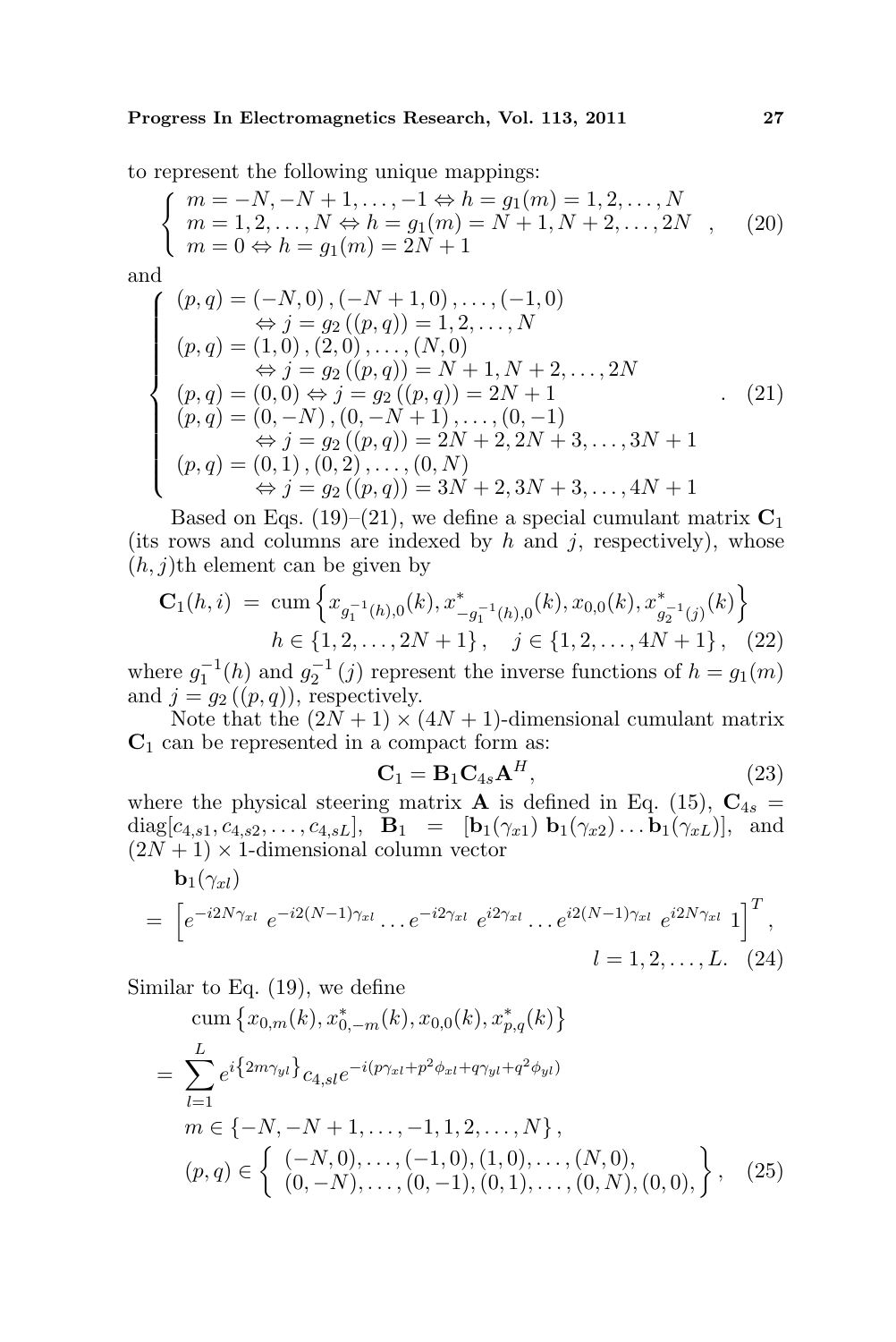where  $m \neq 0$  is required to avoid the duplication of  $m = 0$  in Eq. (19). Similar to Eq. (22), we define a special cumulant matrix  $C_2$ , whose  $(h, j)$ th element can be given by

$$
\mathbf{C}_{2}(h,j) = \operatorname{cum} \left\{ x_{0,g_{1}^{-1}(h)}(k), x_{0,-g_{1}^{-1}(h)}^{*}(k), x_{0,0}(k), x_{g_{2}^{-1}(i)}^{*}(k) \right\}
$$

$$
h \in \{1, 2, ..., 2N\}, \quad j \in \{1, 2, ..., 4N + 1\}, \quad (26)
$$

where  $h \neq 2N + 1$  is required to avoid the duplication of  $m = 0$  in Eq. (19). Note that the  $(2N) \times (4N + 1)$ -dimensional cumulant matrix  $\mathbb{C}_2$  can be represented in a compact form as:

$$
\mathbf{C}_2 = \mathbf{B}_2 \mathbf{C}_{4s} \mathbf{A}^H, \tag{27}
$$

where  $\mathbf{B}_2 = [\mathbf{b}_2(\gamma_{u1}) \ \mathbf{b}_2(\gamma_{u2}) \dots \mathbf{b}_2(\gamma_{uL})],$  and  $(2N) \times 1$ -dimensional column vector

$$
\mathbf{b}_2(\gamma_{yl}) = [e^{-i2N\gamma_{yl}} \ e^{-i2(N-1)\gamma_{yl}} \dots e^{-i2\gamma_{yl}} \ e^{i2\gamma_{yl}} \dots e^{i2(N-1)\gamma_{yl}} \ e^{i2N\gamma_{yl}}]^T,
$$
  

$$
l = 1, 2, \dots, L.
$$
 (28)

Combining  $C_1$  and  $C_2$ , we construct a  $(4N + 1) \times (4N + 1)$ dimensional cumulant matrix C:  $\overline{a}$ 

$$
\mathbf{C} = \left[ \begin{array}{c} \mathbf{C}_1 \\ \mathbf{C}_2 \end{array} \right] = \mathbf{B} \mathbf{C}_{4s} \mathbf{A}^H,
$$
 (29)

where the virtual steering matrix

$$
\mathbf{B} = \begin{bmatrix} \mathbf{B}_1 \\ \mathbf{B}_2 \end{bmatrix} = \begin{bmatrix} \mathbf{b}(\gamma_{x1}, \gamma_{y1}) & \mathbf{b}(\gamma_{x2}, \gamma_{y2}) \dots \mathbf{b}(\gamma_{xL}, \gamma_{yL}) \end{bmatrix},\tag{30}
$$

and the virtual steering vector

$$
\mathbf{b}(\gamma_{xl}, \gamma_{yl}) = \left[\mathbf{b}_1^T(\gamma_{xl}) \ \mathbf{b}_2^T(\gamma_{yl})\right]^T, \quad l = 1, 2, \dots, L. \tag{31}
$$

Note that the cumulant matrix  $C$  has the following characteristics:

- 1) The cumulant matrix  $C$  is the product of three components, i.e., the virtual steering matrix  $\mathbf{B}$ , the diagonal matrix  $\mathbf{C}_{4s}$ , and the conjugate transpose of the physical steering matrix A;
- 2) On the virtual steering matrix B: The virtual steering matrix B contains linear phase terms rather than the quadratic phase terms of the physical steering matrix. In addition, B has full column rank for "arbitrary"-field sources. Furthermore, no matter whether the *l*th source be in the far-field or in the near-field, the virtual steering vector  $\mathbf{b}(\gamma_{xl}, \gamma_{vl})$  has the same form, i.e., the linear phase term is a function of the two common intermediate parameters  $(\gamma_x, \gamma_y)$  in both near-field and far-field signal models. The first intuition is to obtain  $(\gamma_{xl}, \gamma_{vl})$  from the restored virtual steering vector  $\mathbf{b}(\gamma_{xl}, \gamma_{vl})$  and then solve the azimuth-elevation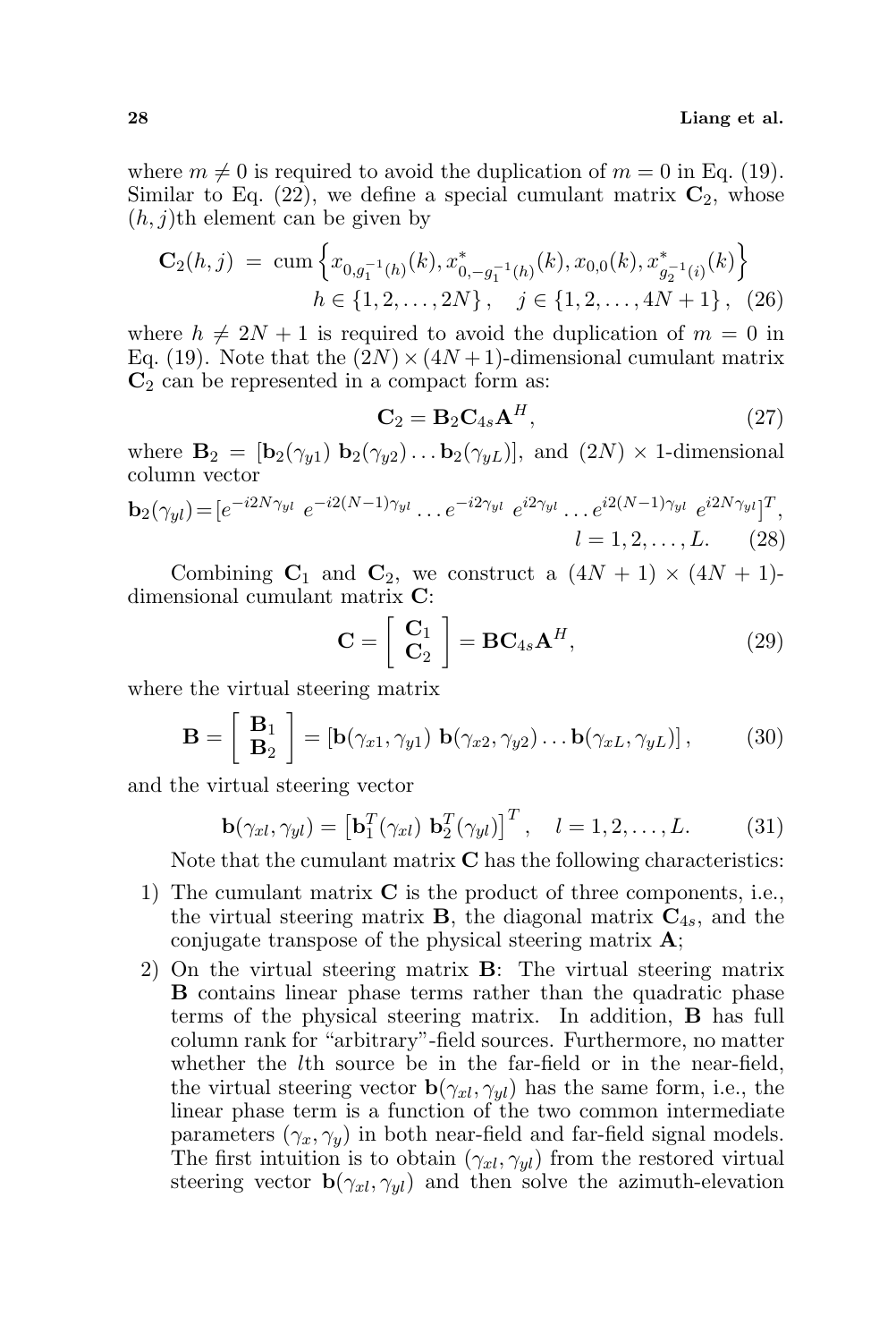arrival-angles  $(\alpha_l, \beta_l)$  of the *l*th (near-field or far-field) source independent of  $r_l$  using  $(\gamma_{xl}, \gamma_{yl})$ . The remaining problem is how to restore the virtual steering vector  $\mathbf{b}(\gamma_{xl}, \gamma_{yl})$ .

3) On the physical steering matrix  $\bf{A}$ : Note that  $\bf{A}$  contains the range information (or two intermediate parameters  $(\phi_x, \phi_y)$ ) of near-field sources. Therefore, the ranges of near-field sources can be obtained from **A**. Another intuition is to obtain  $(\phi_{xl}, \phi_{vl})$  from the restored physical steering vector  $\mathbf{a}(\gamma_{xl}, \phi_{xl}, \gamma_{vl}, \phi_{vl})$  and then estimate the range of the *l*th near-field source from  $(\phi_{xl}, \phi_{vl})$ . The remaining problem is how to restore the physical steering vector  $\mathbf{a}(\gamma_{xl}, \phi_{xl}, \gamma_{wl}, \phi_{wl}).$ 

To facilitate the derivation of the two-stage separated steering vector-based algorithm, we implement the singular value decomposition (SVD) of  $(4N+1) \times (4N+1)$ -dimensional cumulant matrix **C** as follows:

$$
\mathbf{C} = \mathbf{B}\mathbf{C}_{4s}\mathbf{A}^H = \mathbf{U}\mathbf{\Sigma}\mathbf{V}^H = \mathbf{U}_s\mathbf{\Sigma}_s\mathbf{V}_s^H + \mathbf{U}_n\mathbf{\Sigma}_n\mathbf{V}_n^H
$$
  
=  $[\mathbf{u}_1, \dots, \mathbf{u}_{4N+1}] \text{diag}[\sigma_1, \dots, \sigma_{4N+1}][\mathbf{v}_1, \dots, \mathbf{v}_{4N+1}]^H, (32)$ 

where  $\Sigma$  is the diagonal matrix with the singular values arranged as  $|\sigma_1| \geq ... \geq |\sigma_L| > |\sigma_{L+1}| \geq ... \geq |\sigma_{4N+1}|$ , the diagonal matrix  $\Sigma_s \in R^{L \times L}$  is composed of singular values  $\sigma_1, \sigma_2, \ldots, \sigma_L$ , and  $\mathbf{U}_s \in C^{(4N+1)\times L}$  consists of the left singular vectors  $\mathbf{u}_1, \mathbf{u}_2, \ldots, \mathbf{u}_L$ related to  $\sigma_1, \sigma_2, \ldots, \sigma_L$  In addition,  $\mathbf{V}_s \in C^{(4N+1)\times L}$ , which spans the same range as that of the physical steering matrix A, consists of the right singular vectors  $\mathbf{v}_1, \mathbf{v}_2, \ldots, \mathbf{v}_L$  related to  $\sigma_1, \sigma_2, \ldots, \sigma_L$ . Similarly, the diagonal matrix  $\Sigma_n \in R^{(4N+1-L)\times(4N+1-L)}$  is composed of singular values  $\sigma_{L+1}, \sigma_{L+2}, \ldots, \sigma_{4N+1}$ ;  $\mathbf{U}_n \in C^{(4N+1)\times(4N+1-L)}$ consists of the left singular vectors  $\mathbf{u}_{L+1}, \mathbf{u}_{L+2}, \ldots, \mathbf{u}_{4N+1}$  related to  $\sigma_{L+1}, \sigma_{L+2}, \ldots, \sigma_{4N+1}$ , orthogonal to the range space of **B**.  $\mathbf{V}_n \in C^{(4N+1)\times(4N+1-L)}$ , consists of the right singular vectors  $\mathbf{v}_{L+1}, \mathbf{v}_{L+2}, \ldots, \mathbf{v}_{4N+1}$  related to  $\sigma_{L+1}, \sigma_{L+2}, \ldots, \sigma_{4N+1}$ , orthogonal to the range space of A.

## 3.2. Estimating  $(\alpha_l, \beta_l)$  by Introducing  $\theta_l$ , Separating the Virtual Steering Vector  $b(\gamma_{xl}, \gamma_{yl})$  into Two Parts, and Restoring b $(\gamma_{xl}, \gamma_{yl})$

 $\mathbf{b}(\gamma_{xl}, \gamma_{yl}) = [\mathbf{b}_1^T(\gamma_{xl}) \; \mathbf{b}_2^T(\gamma_{yl})]$  $\begin{bmatrix} T \end{bmatrix}$  can be considered as the steering vector of the  $\bar{l}$ th virtual far-field source observed by a cross array with uniform element spacing 2d, resulting in bigger element spacing in cumulant domain than that of the physical array  $(d)$ . Therefore,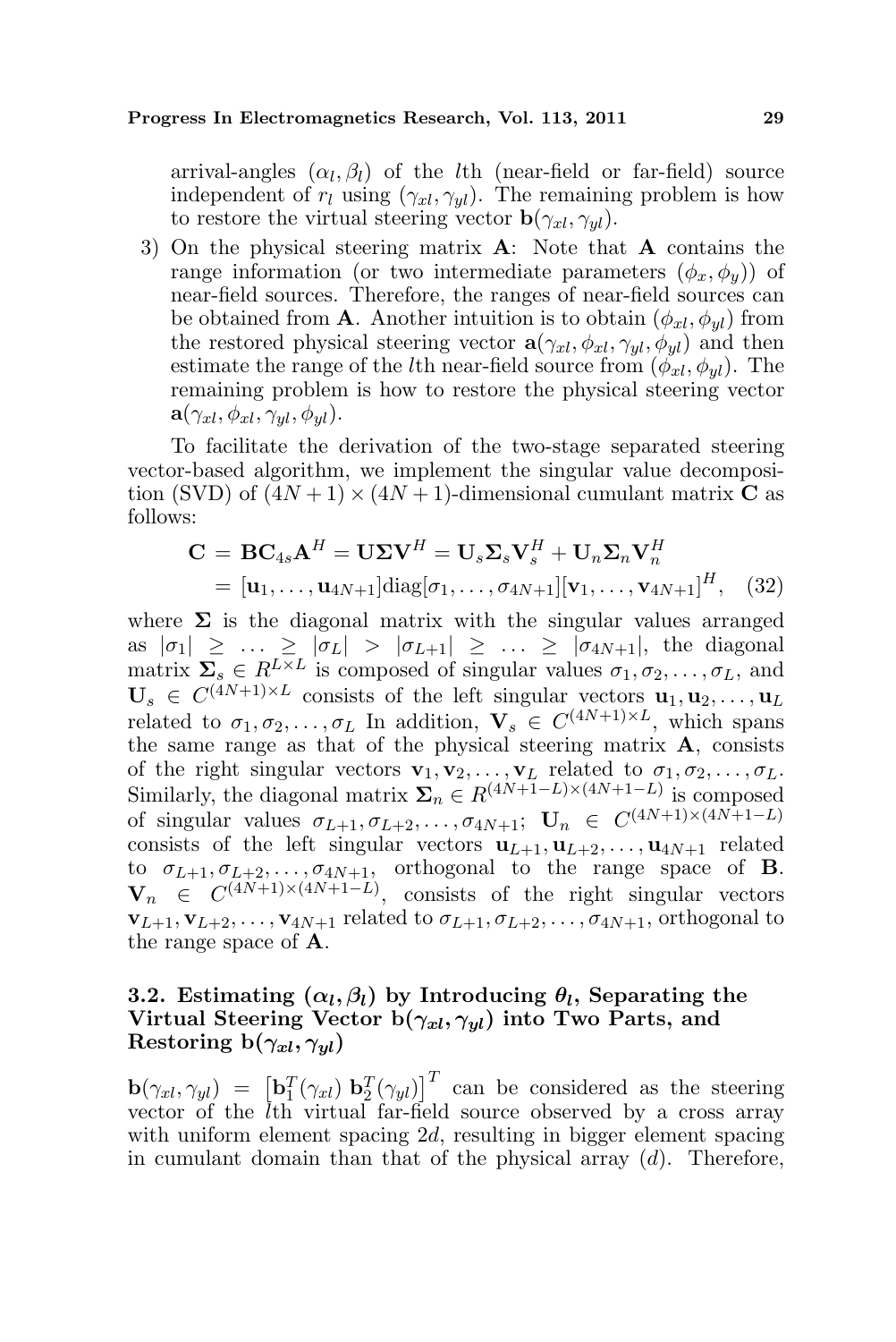Assumption 3 in Part II is required to avoid the phase ambiguity for  $2\gamma_{xl}$  and  $2\gamma_{wl}$ .

Although many high-resolution methods can be utilized to estimate phase vectors  $\{\gamma_{x1}, \gamma_{x2}, \ldots, \gamma_{xL}\}$  and  $\{\gamma_{y1}, \gamma_{y2}, \ldots, \gamma_{yL}\}$ separately  $[5-10]$ , Eqs.  $(5)$  and  $(7)$  cannot be solved for azimuthelevation arrival-angles without the knowledge of the relative orders of the vector elements. Consequently, any method for estimating multi-dimensional source parameters should address the pairing problem since the failure in pairing will cause severe performance degradation [6–10]. For example, if the parameter  $(\gamma_{xp})$  of the pth source and the parameter  $(\gamma_{ya})$  of the qth source are falsely associated,  $(\gamma_{xp}, \gamma_{yq})$  will result in wrong estimation and severe performance degradation for azimuth-elevation arrival-angles. Since the cross array consists of two orthogonal subarrays which results in no direct association between  $\{\gamma_{x1}, \gamma_{x2}, \ldots, \gamma_{xL}\}\$  and  $\{\gamma_{y1}, \gamma_{y2}, \ldots, \gamma_{yL}\}\$ , pairing them is a key problem in the proposed algorithm. To avoid any matching operation, we consider estimating  $\gamma_{xl}$  and  $\gamma_{yl}$  from the restored virtual steering vector  $\mathbf{b}(\gamma_{xl}, \gamma_{yl})$ .

Define

$$
z_l = e^{i2\gamma_{yl}}/e^{i2\gamma_{xl}} = e^{i2(\gamma_{yl} - \gamma_{xl})}, \quad l = 1, ..., L.
$$
 (33)

Since  $|z_l|=1$ ,  $z_l$  can be represented in another form as:

$$
z_l = e^{i\theta_l}, \quad \theta_l \in [-\pi, \pi], \quad l = 1, \dots, L. \tag{34}
$$

Although  $e^{i\theta_l} = e^{i2(\gamma_{yl}-\gamma_{xl})}$ ,  $\theta_l$  may not equal  $2(\gamma_{yl}-\gamma_{xl})$  due to  $2\gamma_{yl}$ ,  $2\gamma_{xl} \in [-\pi, \pi]$  (see Eqs. (5)–(7) and Assumption 3 in Section 2) and thus  $2(\gamma_{yl} - \gamma_{xl})$  may exceed  $[-\pi, \pi]$ , i.e.,  $2(\gamma_{yl} - \gamma_{xl})$  cannot be estimated from  $\theta_l$  directly, but  $e^{i2(\gamma_{yl}-\gamma_{xl})}$  can be estimated from  $e^{i\theta_l}$ uniquely (see Assumption 4 in Section 2).

Based on Eqs. (33) and (34),  $e^{i2\gamma_{yl}}$  can be represented as  $e^{i2\gamma_{yl}} =$  $e^{i\theta_l}e^{i2\gamma_{xl}}$ . Therefore, the virtual steering vector  $\mathbf{b}(\gamma_{xl}, \gamma_{yl})$  in Eq. (31) can be written in another form as:

$$
\mathbf{b}(\gamma_{xl}, \gamma_{yl}) = \left[ e^{-i2N\gamma_{xl}} \ e^{-i2(N-1)\gamma_{xl}} \ \dots \ e^{-i2\gamma_{xl}} \ e^{i2\gamma_{xl}} \ \dots \ e^{i2(N-1)\gamma_{xl}} \ e^{i2N\gamma_{xl}} \ 1
$$
\n
$$
e^{-i2N\gamma_{xl}} \times e^{-iN\theta_l} \ e^{-i2(N-1)\gamma_{xl}} \times e^{-i(N-1)\theta_l} \ \dots \ e^{-i2\gamma_{xl}} \times e^{-i\theta_l} \ e^{i2\gamma_{xl}}
$$
\n
$$
\times e^{i\theta_l} \ \dots \ e^{i2(N-1)\gamma_{xl}} \times e^{i(N-1)\theta_l} \ e^{i2N\gamma_{xl}} \times e^{iN\theta_l} \right]^T. \tag{35}
$$

It is noted that no related factor exists between the first  $2N$ elements and the last  $2N$  elements in Eq. (31) (Or see Eqs. (24) and (28) for details). However, there is a related factor  $e^{j\theta_l}$  between the first  $2N$  elements and the last  $2N$  elements in Eq. (35). In such case,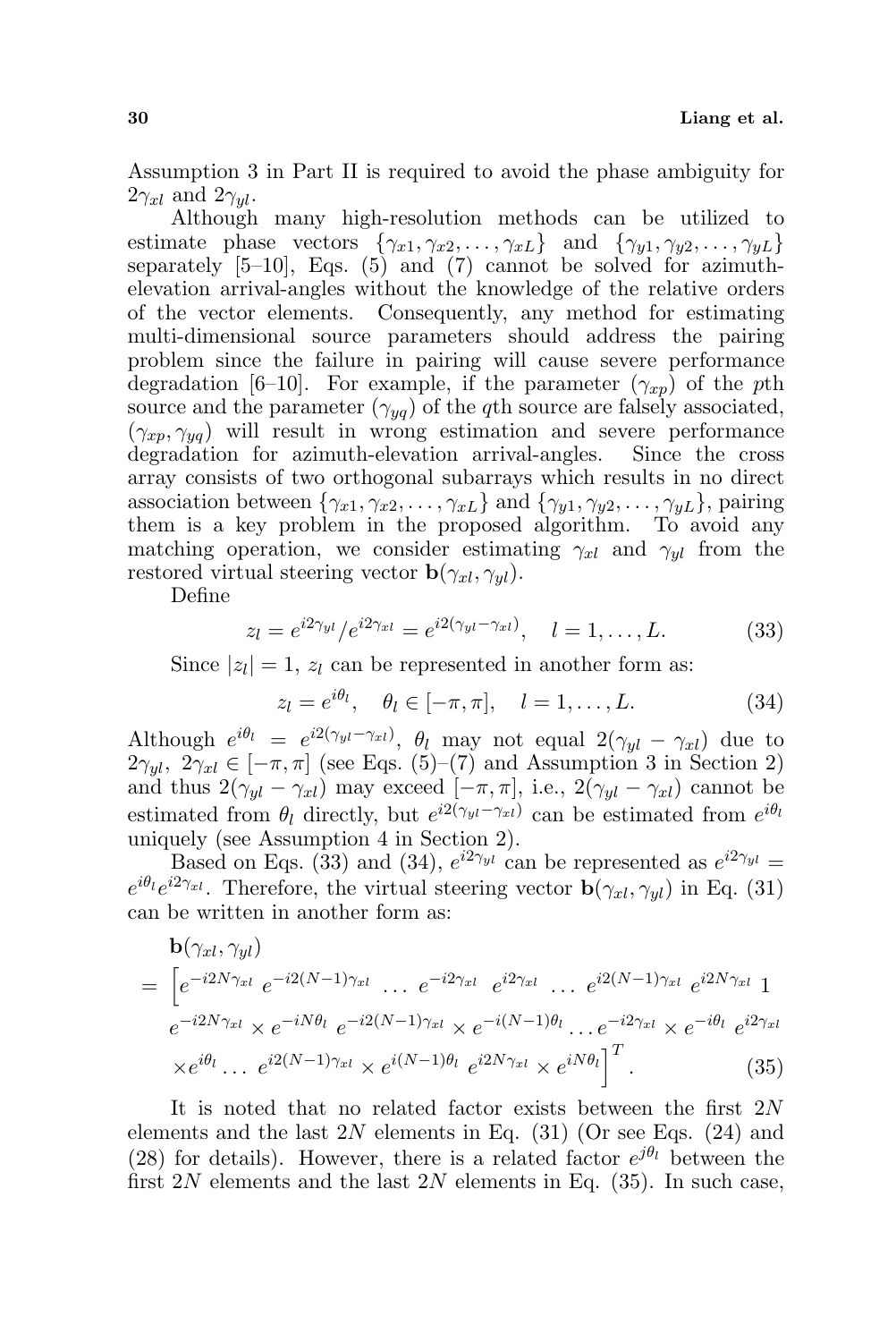an alternative method for estimating  $(\gamma_{xl}, \gamma_{yl})$  is to firstly estimate  $(\theta_l, \gamma_{xl})$  from Eq. (35) and then combine  $\theta_l$  and  $\gamma_{xl}$ , yielding  $\gamma_{yl}$ .

Since  $U_s$  spans the same range as that of the virtual steering matrix  $\bf{B}$ , there must exist a unique invertible matrix  $\bf{T}$ , such that  $U_s = BT$  [5]. To estimate  $\theta_l$ , we implement the following divisions:

$$
\mathbf{U}_{\mathbf{s}} = \begin{bmatrix} \mathbf{U}_{1} & \mathbf{U}_{1} \\ Last (2N+1) \text{ rows of } \mathbf{U}_{\mathbf{s}} \end{bmatrix} = \begin{bmatrix} First (2N+1) \text{ rows of } \mathbf{U}_{\mathbf{s}} \\ \mathbf{U}_{2} \end{bmatrix}
$$

$$
= \mathbf{BT} = \begin{bmatrix} \mathbf{B}_{1} & \mathbf{B}_{1} \\ Last (2N+1) \text{ rows of } \mathbf{B} \end{bmatrix} \mathbf{T}
$$

$$
= \begin{bmatrix} First (2N+1) \text{ rows of } \mathbf{B} \\ \mathbf{B}_{2} \end{bmatrix} \mathbf{T}, \qquad (36)
$$

where  $\mathbf{U}_1$  and  $\mathbf{\bar{B}}_1$  (i.e., the first 2N rows of  $\mathbf{B}_1$ ) are the first 2N rows of  $U_s$  and  $B_s$ , respectively.  $U_2$  and  $B_2$  are the last 2N rows of  $U_s$  and B, respectively.

Similar to the generalized ESPRIT algorithm for one-dimensional arrival-angle estimation [45], we define a matrix

$$
\mathbf{\Psi}(e^{i\theta})\mathbf{U}_1 - \mathbf{U}_2 = \left(\mathbf{\Psi}(e^{i\theta})\mathbf{\bar{B}}_1 - \mathbf{B}_2\right)\mathbf{T},\tag{37}
$$

where

$$
\Psi(e^{i\theta}) = \text{diag}\left\{e^{-iN\theta}, e^{-i(N-1)\theta}, \dots, e^{-i\theta},\right.\n\left.e^{i\theta}, \dots, e^{i(N-1)\theta}, e^{iN\theta}\right\}.
$$
\n(38)

From Eqs. (37) and (38), we can see that when  $e^{i\theta} = e^{i2(\gamma_{yl}-\gamma_{xl})}$ , the *l*th column of the matrix  $\Psi(e^{i\theta})\bar{\mathbf{B}}_1 - \mathbf{B}_2$  changes to zero. In such case,  $\Psi(e^{i\theta})\bar{\mathbf{B}}_1 - \mathbf{B}_2$  will drop rank. As  $\bar{\mathbf{B}}_1$  and  $\mathbf{B}_2$  are tall matrices, we can obtain the estimate of  $e^{i2(\gamma_{yl}-\gamma_{xl})}$  for which  $L \times L$ dimensional matrix  $\left(\Psi(e^{i\theta})\mathbf{U}_1 - \mathbf{U}_2\right)^H \left(\Psi(e^{i\theta})\mathbf{U}_1 - \mathbf{U}_2\right)$  $\left(\begin{array}{c}\n\mathbf{U}_1 - \mathbf{U}_2\n\end{array}\right)$  drops rank, dimensional matrix  $(\Psi(e^{-})\mathbf{U}_1 - \mathbf{U}_2)$   $(\Psi(e^{-})\mathbf{U}_1 - \mathbf{U}_2)$  drops rank,<br>i.e., rank  $((\Psi(e^{i\theta})\mathbf{U}_1 - \mathbf{U}_2)^H(\Psi(e^{i\theta})\mathbf{U}_1 - \mathbf{U}_2)) < L$ . Or equivalently the polynomial of  $e^{i\theta}$  equals zero, as shown in the following equation:

$$
P\left(e^{i\theta}\right) = \det\left\{ \left(\Psi\left(e^{i\theta}\right) \mathbf{U}_1 - \mathbf{U}_2\right)^H \left(\Psi\left(e^{i\theta}\right) \mathbf{U}_1 - \mathbf{U}_2\right) \right\} = 0. \tag{39}
$$

Therefore,  $e^{i\hat{\theta}_l}$  can be found from the L roots of  $P(e^{i\theta})$ , which are located closest to the unit circle [45, 46].

When  $2\gamma_{yp} - 2\gamma_{xp} = 2\gamma_{yq} - 2\gamma_{xq} + 2h\pi$ ,  $h \in \{-1, 0, 1\}$ ,  $p, q \in$ when  $2\gamma_{yp} - 2\gamma_{xp} = 2\gamma_{yq} - 2\gamma_{yr}$ <br>{1,..., L} or  $2\sqrt{2}d \sin \alpha_p \cos(\beta_p + \frac{\pi}{4})$  $\left( \frac{\pi}{4} \right) = 2\sqrt{2}d \sin \alpha_q \cos(\beta_q + \frac{\pi}{4})$  $\frac{\pi}{4}) + h\lambda$ holds for the pth and qth sources,  $e^{i2(\gamma_{yp}-\gamma_{xp})} = e^{i2(\gamma_{yq}-\gamma_{xq})}$  and  $\theta_p = \theta_q$ .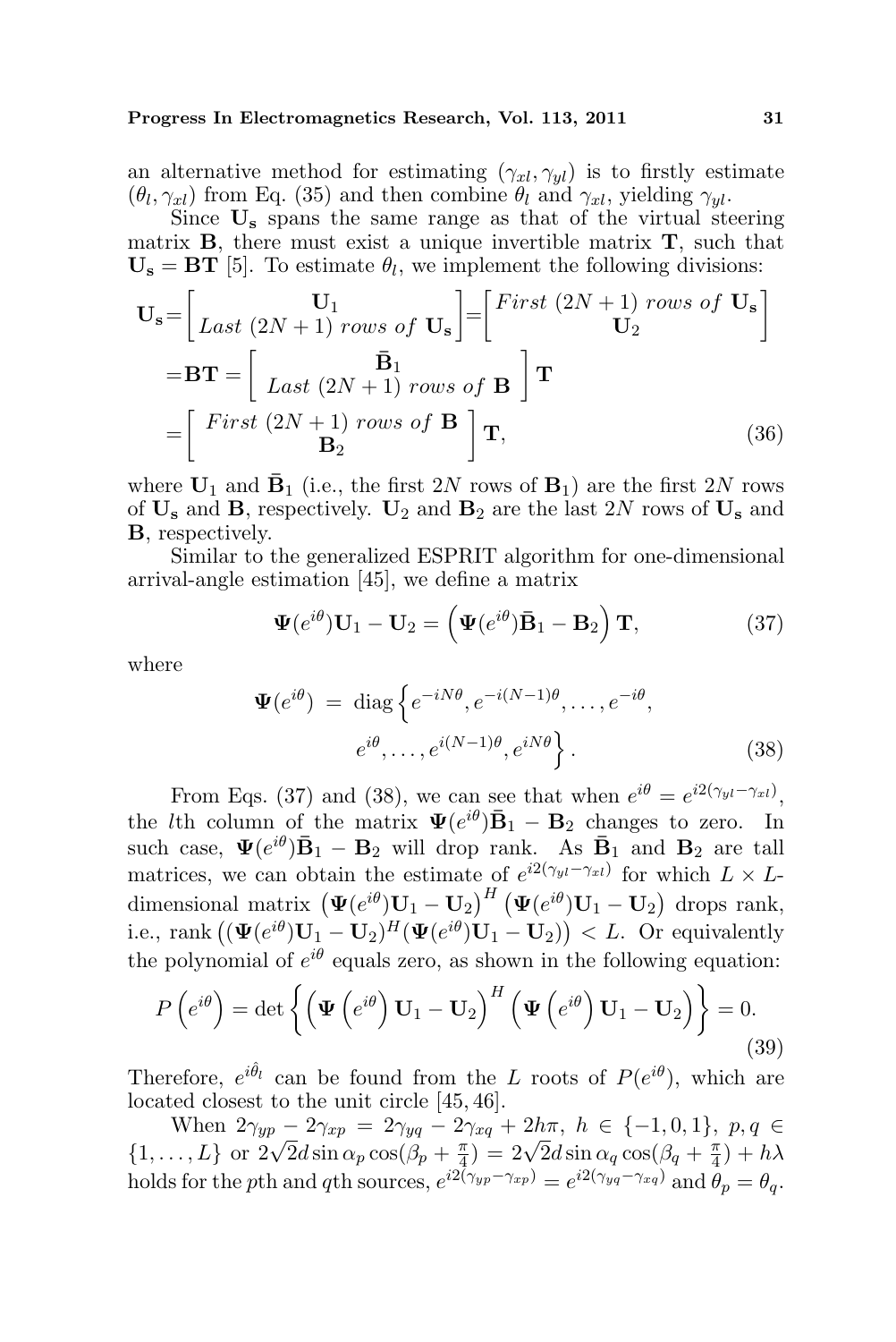Therefore, it is difficult to distinguish the introduced  $L$  phase angles  $\{\theta_1, \theta_2, \ldots, \theta_L\}$  uniquely using the objective function in Eq. (39) when  $2\gamma_{up} - 2\gamma_{xp} = 2\gamma_{yq} - 2\gamma_{xq} + 2h\pi$ . It is clear that Assumption 4 in Section 2 is required to ensure that the objective function in Eq. (39) can distinguish the introduced L phase angles  $\{\theta_1, \theta_2, \dots, \theta_L\}$  as well as the L sources uniquely.

Let us consider the conventional spectral MUSIC algorithm [4] that estimates the parameters  $\{\gamma_{xl}, \gamma_{yl}\}, l = 1, \ldots, L$  from the L deepest minima of the following function

$$
f_2(\gamma_x, \gamma_y) = \mathbf{b}^H(\gamma_x, \gamma_y) \mathbf{U}_n \mathbf{U}_n^H \mathbf{b}(\gamma_x, \gamma_y).
$$
 (40)

Note that the virtual steering vector  $\mathbf{b}(\gamma_x, \gamma_y)$  can be represented in a separate form as:

$$
\mathbf{b}(\gamma_x, \gamma_y) = \mathbf{B}_3 \left( e^{j\theta} \right) \mathbf{b}_4 \left( \gamma_x \right), \tag{41}
$$

where

$$
\mathbf{b}_{4}(\gamma_{x}) = \begin{bmatrix} (e^{i2\gamma_{x}})^{-N} & (e^{i2\gamma_{x}})^{-(N-1)} & \dots & (e^{i2\gamma_{x}})^{-1} \\ (e^{i2\gamma_{x}}) & \dots & (e^{i2\gamma_{x}})^{(N-1)} & (e^{i2\gamma_{x}})^{N} & 1 \end{bmatrix}^{T}, \quad (42)
$$

and

$$
\mathbf{B}_3(e^{i\theta}) = \left[ \begin{array}{c} \mathbf{I}_{2N+1} \\ \mathbf{\Psi}(e^{i\theta}) \ \mathbf{0}_{2N \times 1} \end{array} \right]. \tag{43}
$$

Inserting (41) into (40), we have

$$
f_2(\gamma_x, \gamma_y)
$$
  
=  $\mathbf{b}_4^H(\gamma_x) \mathbf{B}_3^H(e^{i\theta}) \mathbf{U}_n \mathbf{U}_n^H \mathbf{B}_3(e^{i\theta}) \mathbf{b}_4(\gamma_x)$   
=  $\mathbf{b}_4^H(\gamma_x) \mathbf{D}_1(e^{i\theta}) \mathbf{b}_4(\gamma_x),$  (44)

where

$$
\mathbf{D}_{1}\left(e^{i\theta}\right) = \mathbf{B}_{3}^{H}\left(e^{i\theta}\right)\mathbf{U}_{n}\mathbf{U}_{n}^{H}\mathbf{B}_{3}\left(e^{i\theta}\right)
$$
\n(45)

is a  $(2N + 1) \times (2N + 1)$ -dimensional Hermitian matrix.

Equations (40) and (44) imply that: substituting the estimate  $e^{i\hat{\theta}_l}$ into  $\mathbf{B}_3(e^{i\theta})$  in (40), then finding the minima of the following objective function:  $\overline{a}$ ´

$$
\hat{\gamma}_{xl} = \min_{\gamma_x} \mathbf{b}_4^H \left( \gamma_x \right) \mathbf{D}_1 \left( e^{i\hat{\theta}_l} \right) \mathbf{b}_4 \left( \gamma_x \right), \tag{46}
$$

the minima of which indicates the estimate  $\hat{\gamma}_{xl}$ .

When  $2\gamma_{yp} - 2\gamma_{xp} = 2\gamma_{yq} - 2\gamma_{xq} + 2h\pi$ ,  $h \in \{-1, 0, 1\}$ ,  $p, q \in$  $\{1,\ldots,L\},\,$  i.e.,  $e^{i2(\gamma_{yp}-\gamma_{xp})} = e^{i2(\gamma_{yq}-\gamma_{xq})}$  and  $\theta_p = \theta_q$ , we have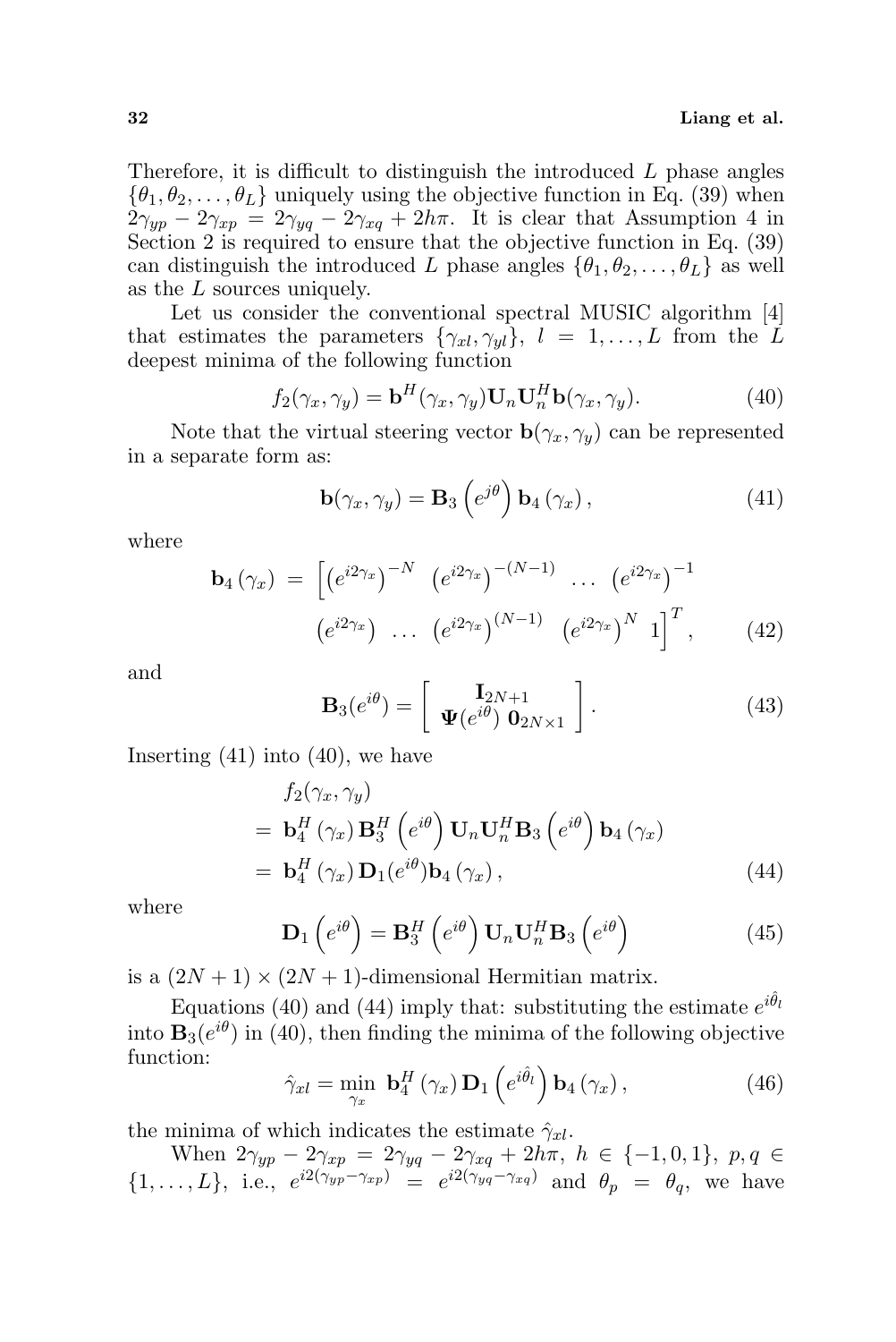$\mathbf{b}_4^H(\gamma_{xq}) \mathbf{D}_1(e^{i\theta_q}) \mathbf{b}_4(\gamma_{xq}) = \mathbf{b}_4^H(\gamma_{xp}) \mathbf{D}_1(e^{i\theta_q}) \mathbf{b}_4(\gamma_{xp})$  which implies that  $\mathbf{b}_4^H(\gamma_x) \mathbf{D}_1(e^{i\theta_q}) \mathbf{b}_4(\gamma_x)$  has not unique but two minimal values at  $\gamma_x = \gamma_{xp}$  and  $\gamma_x = \gamma_{xq}$ . Therefore, Assumption 4 in Section 2 is required to ensure that  $\mathbf{b}_4^H(\gamma_x) \mathbf{D}_1(e^{i\theta_q}) \mathbf{b}_4(\gamma_x)$  in Eq. (46) has unique minimal value.

Additionally, Eq. (46) implies that  $\mathbf{b}_4(\hat{\gamma}_{x_l})$  is just the eigenvector corresponding to the smallest eigenvalue of  $\mathbf{D}_1(e^{i\hat{\theta}_l})$ .

Once  $\mathbf{b}_4(\hat{\gamma}_{x_l})$  is obtained from the EVD of  $\mathbf{D}_1(e^{i\hat{\theta}_l}), \mathbf{b}(\hat{\gamma}_{xl}, \hat{\gamma}_{yl})$  is easily restored from the following equation:

$$
\mathbf{b}(\hat{\gamma}_{xl}, \hat{\gamma}_{yl}) = \mathbf{B}_3 \left( e^{i\hat{\theta}_l} \right) \mathbf{b}_4 \left( \hat{\gamma}_{xl} \right). \tag{47}
$$

Based on  $\mathbf{b}(\hat{\gamma}_{xl}, \hat{\gamma}_{yl})$  and its linear phase characteristic, the estimates  $(\hat{\gamma}_{xl}, \hat{\gamma}_{yl})$  can be given as follows:

$$
\hat{\gamma}_{xl} = \frac{1}{4N} \left\{ \sum_{j=1}^{N-1} \angle \left( \frac{\mathbf{b}(\hat{\gamma}_{xl}, \hat{\gamma}_{yl})[j+1]}{\mathbf{b}(\hat{\gamma}_{xl}, \hat{\gamma}_{yl})[j]} \right) + \angle \left( \frac{\mathbf{b}(\hat{\gamma}_{xl}, \hat{\gamma}_{yl})[2N+1]}{\mathbf{b}(\hat{\gamma}_{xl}, \hat{\gamma}_{yl})[N]} \right) \n+ \sum_{j=N+1}^{2N-1} \angle \left( \frac{\mathbf{b}(\hat{\gamma}_{xl}, \hat{\gamma}_{yl})[j+1]}{\mathbf{b}(\hat{\gamma}_{xl}, \hat{\gamma}_{yl})[j]} \right) + \angle \left( \frac{\mathbf{b}(\hat{\gamma}_{xl}, \hat{\gamma}_{yl})[N+1]}{\mathbf{b}(\hat{\gamma}_{xl}, \hat{\gamma}_{yl})[2N+1]} \right),
$$
\n(48)\n
$$
\hat{\gamma}_{yl} = \frac{1}{4N} \left\{ \sum_{j=2N+2}^{3N} \angle \left( \frac{\mathbf{b}(\hat{\gamma}_{xl}, \hat{\gamma}_{yl})[j+1]}{\mathbf{b}(\hat{\gamma}_{xl}, \hat{\gamma}_{yl})[j]} \right) + \angle \left( \frac{\mathbf{b}(\hat{\gamma}_{xl}, \hat{\gamma}_{yl})[2N+1]}{\mathbf{b}(\hat{\gamma}_{xl}, \hat{\gamma}_{yl})[3N+1]} \right) \n+ \sum_{j=3N+2}^{4N} \angle \left( \frac{\mathbf{b}(\hat{\gamma}_{xl}, \hat{\gamma}_{yl})[j+1]}{\mathbf{b}(\hat{\gamma}_{xl}, \hat{\gamma}_{yl})[j]} \right) + \angle \left( \frac{\mathbf{b}(\hat{\gamma}_{xl}, \hat{\gamma}_{yl})[3N+2]}{\mathbf{b}(\hat{\gamma}_{xl}, \hat{\gamma}_{yl})[2N+1]} \right),
$$
\n(49)

where  $\mathbf{b}(\hat{\gamma}_{xl}, \hat{\gamma}_{yl})[j]$  denotes the jth element of the vector  $\mathbf{b}(\hat{\gamma}_{xl}, \hat{\gamma}_{yl})$ .

Based on  $(\hat{\gamma}_{xl}, \hat{\gamma}_{vl})$ ,  $\alpha_l$  and  $\beta_l$  can be solved from Eqs. (5) and (7) as follows:

$$
\hat{\alpha}_l = \arcsin\left(\frac{\lambda}{2\pi d}\sqrt{\hat{\gamma}_{xl}^2 + \hat{\gamma}_{yl}^2}\right),\tag{50}
$$

$$
\hat{\beta}_l = \arctan\left(\frac{\hat{\gamma}_{yl}}{\hat{\gamma}_{xl}}\right). \tag{51}
$$

## 3.3. Estimating  $r_l$  by Separating the Physical Steering Vector  $a(\gamma_x, \phi_x, \gamma_y, \phi_y)$  into Two Parts, and Restoring  $a_2(\phi_{xl}, \phi_{vl})$

Let us consider the conventional spectral MUSIC algorithm [4] that estimates the four-dimensional parameters  $(\gamma_{xl}, \phi_{xl}, \gamma_{yl}, \phi_{yl})$  from the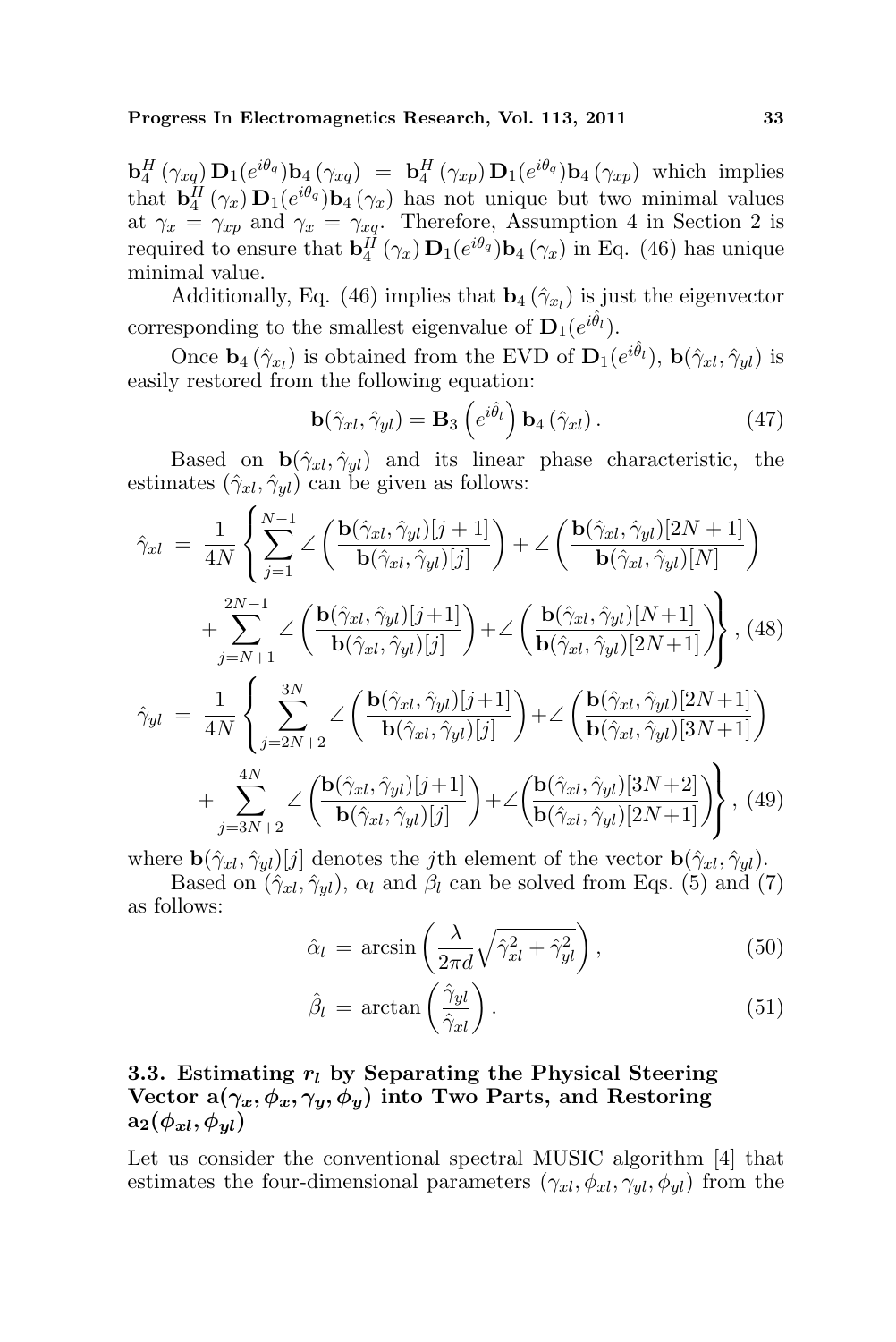L deepest minima of the following objective function:

$$
f_3(\gamma_x, \phi_x, \gamma_y, \phi_y) = \mathbf{a}^H(\gamma_x, \phi_x, \gamma_y, \phi_y) \mathbf{V}_n \mathbf{V}_n^H \mathbf{a}(\gamma_x, \phi_x, \gamma_y, \phi_y), \quad (52)
$$

Note that the physical steering vector  $\mathbf{a}(\gamma_x, \phi_x, \gamma_y, \phi_y)$  can be represented in a separate form as:

$$
\mathbf{a}(\gamma_x, \phi_x, \gamma_y, \phi_y) = \mathbf{A}_1(\gamma_x, \gamma_y) \mathbf{a}_2(\phi_x, \phi_y), \tag{53}
$$

where the second part

$$
\mathbf{a}_{2}(\phi_{x}, \phi_{y}) = \left[e^{iN^{2}\phi_{x}} e^{i(N-1)^{2}\phi_{x}} \cdots e^{i\phi_{x}} 1 e^{iN^{2}\phi_{y}} e^{i(N-1)^{2}\phi_{y}} \cdots e^{i\phi_{y}}\right]^{T}
$$
\n(54)

and the first part

$$
\mathbf{A}_{1}(\gamma_{x}, \gamma_{y}) = \begin{bmatrix} \Delta_{1} & 0 & 0 \\ \Delta_{2} & 0 & 0 \\ 0 & 1 & 0 \\ 0 & 0 & \Delta_{3} \\ 0 & 0 & \Delta_{4} \end{bmatrix}.
$$
 (55)

In Eq. (55),

$$
\mathbf{\Delta}_1 = \text{diag}\left\{ \left( e^{i\gamma_x} \right)^{-N}, \left( e^{i\gamma_x} \right)^{-N+1}, \dots, \left( e^{i\gamma_x} \right)^{-1} \right\},\tag{56}
$$

$$
\mathbf{\Delta}_2 = \text{adiag}\left\{ \left( e^{i\gamma_x} \right)^N, \left( e^{i\gamma_x} \right)^{N-1}, \dots, e^{i\gamma_x} \right\},\tag{57}
$$

$$
\mathbf{\Delta}_3 = \text{diag}\left\{ \left( e^{i\gamma_y} \right)^{-N}, \left( e^{i\gamma_y} \right)^{-N+1}, \dots, \left( e^{i\gamma_y} \right)^{-1} \right\},\tag{58}
$$

and

$$
\mathbf{\Delta}_4 = \text{adiag}\left\{ \left( e^{i\gamma_y} \right)^N, \left( e^{i\gamma_y} \right)^{N-1}, \dots, e^{i\gamma_y} \right\}. \tag{59}
$$

Inserting  $(53)$  into  $(52)$ , we have

$$
f_3(\gamma_x, \phi_x, \gamma_y, \phi_y) = \mathbf{a}^H(\gamma_x, \phi_x, \gamma_y, \phi_y) \mathbf{V}_n \mathbf{V}_n^H \mathbf{a}(\gamma_x, \phi_x, \gamma_y, \phi_y)
$$
  
=  $\mathbf{a}_2^H(\phi_x, \phi_y) \mathbf{A}_1^H(\gamma_x, \gamma_y) \mathbf{V}_n \mathbf{V}_n^H \mathbf{A}_1(\gamma_x, \gamma_y) \mathbf{a}_2(\phi_x, \phi_y)$   
=  $\mathbf{a}_2^H(\phi_x, \phi_y) \mathbf{D}_2(\gamma_x, \gamma_y) \mathbf{a}_2(\phi_x, \phi_y),$  (60)

where

$$
\mathbf{D}_2(\gamma_x, \gamma_y) = \mathbf{A}_1^H(\gamma_x, \gamma_y) \mathbf{V}_n \mathbf{V}_n^H \mathbf{A}_1(\gamma_x, \gamma_y)
$$
(61)

is a  $(2N + 1) \times (2N + 1)$ -dimensional Hermitian matrix.

Equations  $(52)$  and  $(60)$  imply that: substituting estimates  $(\hat{\gamma}_{xl}, \hat{\gamma}_{yl})$  into  $\mathbf{A}_1(\hat{\gamma}_x, \gamma_y)$  in (53), then finding the minima of the following objective function:

$$
(\hat{\phi}_{xl}, \hat{\phi}_{yl}) = \min_{\phi_x, \phi_y} \mathbf{a}_2^H(\phi_x, \phi_y) \mathbf{D}_2(\hat{\gamma}_{xl}, \hat{\gamma}_{yl}) \mathbf{a}_2(\phi_x, \phi_y), \tag{62}
$$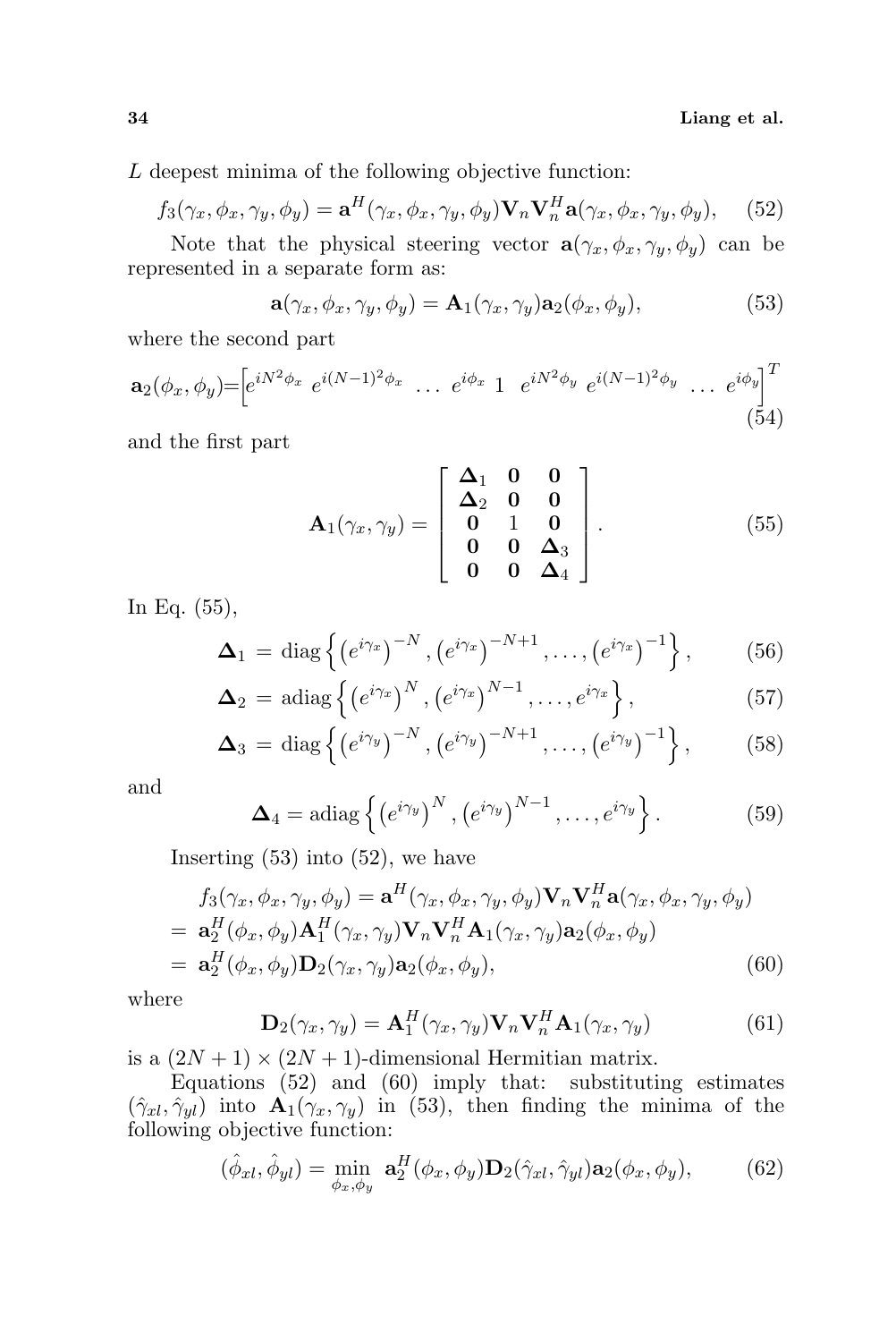#### Progress In Electromagnetics Research, Vol. 113, 2011 35

the minima of which indicates the estimates  $(\hat{\phi}_{xl}, \hat{\phi}_{yl})$ .

Additionally, Eq. (62) implies that  $\mathbf{a}_2(\hat{\phi}_{xl}, \hat{\phi}_{yl})$  is just the eigenvector corresponding to the smallest eigenvalue of  $\mathbf{D}_2(\hat{\gamma}_{xl}, \hat{\gamma}_{yl})$ . Therefore,  $\mathbf{a}_2(\hat{\phi}_{xl}, \hat{\phi}_{yl})$  can be recovered from the EVD of  $\mathbf{D}_2(\hat{\gamma}_{xl}, \hat{\gamma}_{yl})$ .

Note that the phases in  $\mathbf{a}_2(\hat{\phi}_{xl}, \hat{\phi}_{yl})$  are the quadratic functions of the sensor indexes i and m (See Eq.  $(54)$  for details). To transform the quadratic phases into linear ones and obtain  $(\hat{\phi}_{xl}, \hat{\phi}_{yl})$  without spectral search, we form two column vectors from  $\mathbf{a}_2(\hat{\phi}_{xl}, \hat{\phi}_{yl})$  as follows:

$$
\mathbf{e}_{l} = \begin{bmatrix}\n\hat{\mathbf{a}}_{2}(\hat{\phi}_{xl}, \hat{\phi}_{yl})[N]\hat{\mathbf{a}}_{2}^{*}(\hat{\phi}_{xl}, \hat{\phi}_{yl})[N+1]\hat{\mathbf{a}}_{2}^{*}(\hat{\phi}_{xl}, \hat{\phi}_{yl})[N]\hat{\mathbf{a}}_{2}(\hat{\phi}_{xl}, \hat{\phi}_{yl})[N+1] \\
\hat{\mathbf{a}}_{2}(\hat{\phi}_{xl}, \hat{\phi}_{yl})[N-1]\hat{\mathbf{a}}_{2}^{*}(\hat{\phi}_{xl}, \hat{\phi}_{yl})[N]\hat{\mathbf{a}}_{2}(\hat{\phi}_{xl}, \hat{\phi}_{yl})[N]\hat{\mathbf{a}}_{2}(\hat{\phi}_{xl}, \hat{\phi}_{yl})[N+1] \\
\hat{\mathbf{a}}_{2}(\hat{\phi}_{xl}, \hat{\phi}_{yl})[N-2]\hat{\mathbf{a}}_{2}^{*}(\hat{\phi}_{xl}, \hat{\phi}_{yl})[N-1]\hat{\mathbf{a}}_{2}^{*}(\hat{\phi}_{xl}, \hat{\phi}_{yl})[N]\hat{\mathbf{a}}_{2}(\hat{\phi}_{xl}, \hat{\phi}_{yl})[N+1] \\
\vdots \\
\hat{\mathbf{a}}_{2}(\hat{\phi}_{xl}, \hat{\phi}_{yl})[1]\hat{\mathbf{a}}_{2}^{*}(\hat{\phi}_{xl}, \hat{\phi}_{yl})[2]\hat{\mathbf{a}}_{2}^{*}(\hat{\phi}_{xl}, \hat{\phi}_{yl})[N]\hat{\mathbf{a}}_{2}(\hat{\phi}_{xl}, \hat{\phi}_{yl})[N+1] \\
\vdots \\
e^{i2\hat{\phi}_{xl}} \\
e^{i4\hat{\phi}_{xl}} \\
\vdots \\
e^{i2(N-1)\hat{\phi}_{xl}}\n\end{bmatrix}, \qquad (63)
$$
\n
$$
\left.\begin{bmatrix}\n\hat{\mathbf{a}}_{2}(\hat{\phi}_{xl}, \hat{\phi}_{yl})[2N+1]\hat{\mathbf{a}}_{2}^{*}(\hat{\phi}_{xl}, \hat{\phi}_{yl})[2N+1]\hat{\mathbf{a}}_{2}^{*}(\hat{\phi}_{xl}, \hat{\phi}_{yl})[2N+1]\hat{\mathbf{a}}_{2}(\hat{\phi}_{xl}, \hat{\phi}_{yl})[N+1] \\
\vdots \\
\hat{\mathbf{a}}_{2}(\hat{\phi}_{xl}, \hat{\phi}_{yl})[2N-1
$$

Based on the vectors  $e_l$  and  $f_l$  and their linear phase property,  $(\hat{\phi}_{xl}, \hat{\phi}_{yl})$  can be expressed as follows:

$$
\hat{\phi}_{xl} = \frac{1}{2N - 2} \sum_{j=1}^{N-1} \angle \left( \frac{\mathbf{e}_l[j+1]}{\mathbf{e}_l[j]} \right),\tag{65}
$$

$$
\hat{\phi}_{yl} = \frac{1}{2N - 2} \sum_{j=1}^{N-1} \angle \left( \frac{\mathbf{f}_l[j+1]}{\mathbf{f}_l[j]} \right). \tag{66}
$$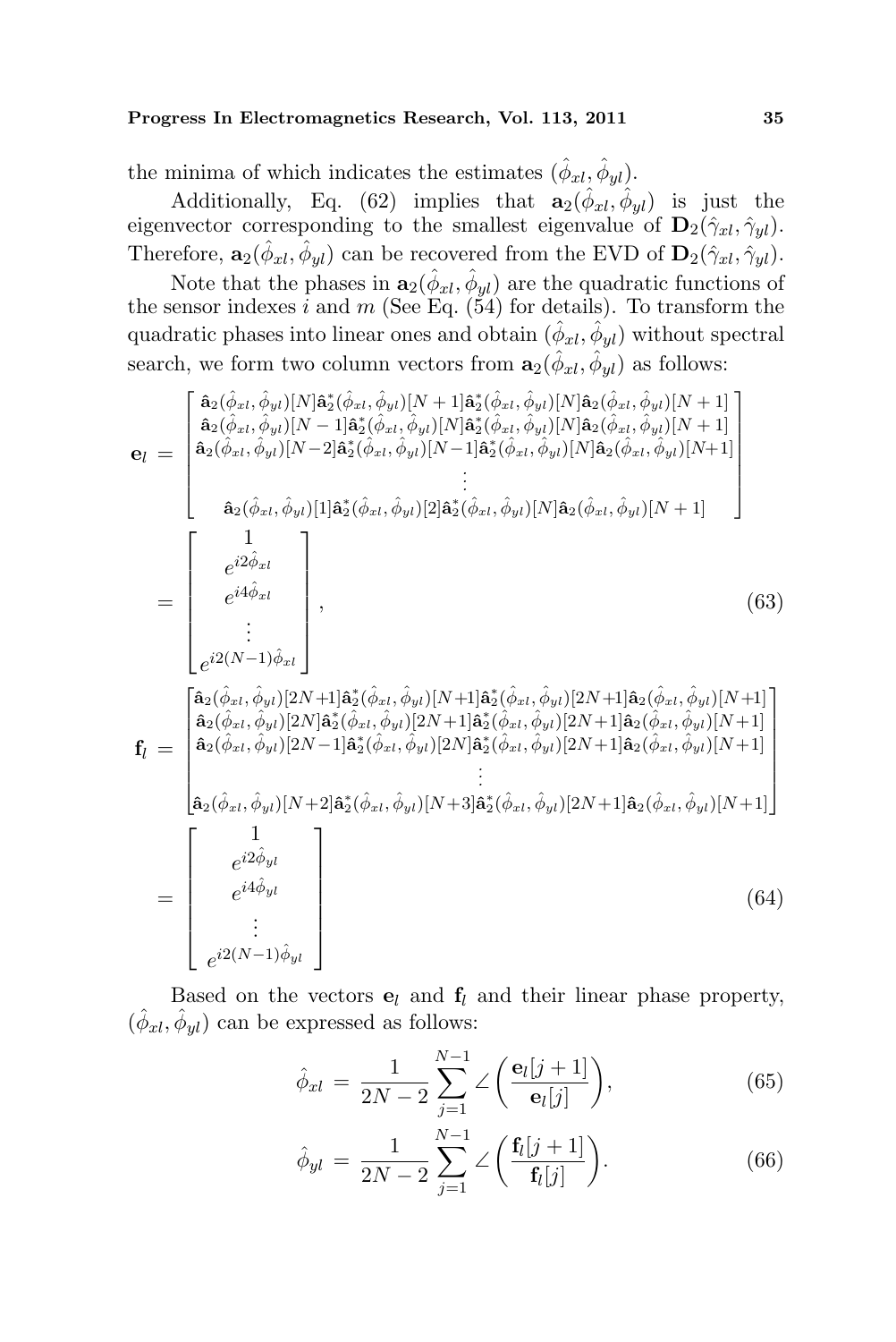Based on  $(\hat{\alpha}, \hat{\beta}, \hat{\phi}_{xl}, \hat{\phi}_{yl}), r_l$  can be solved from Eqs. (6) and (8) as follows:  $\mathbf{r}$ 

$$
\hat{r}_l = \frac{1}{2} \left\{ \frac{\pi d^2}{\lambda \hat{\phi}_{xl}} \left( 1 - \sin^2 \hat{\alpha}_l \cos^2 \hat{\beta}_l \right) + \frac{\pi d^2}{\lambda \hat{\phi}_{yl}} \left( 1 - \sin^2 \hat{\alpha}_l \sin^2 \hat{\beta}_l \right) \right\},
$$
  

$$
l = 1, \dots, L.
$$
 (67)

In the ideal case, if the lth source is in the near-field, the estimate  $\hat{r}_l$  lies in  $[\lambda/(2\pi), 2D^2/\lambda]$ . Otherwise, if it is in the far-field, the estimate  $\hat{r}_l$  approaches to infinite. In fact, there are some estimation error due to finite snapshots and existing noise. For convenience, we set  $2D^2/\lambda$ as the range threshold to determine whether the lth source is in the far field or near field.

#### 3.4. Description of the Proposed Algorithm

The proposed algorithm can be described as follows:

**Step 1:** Construct the cumulant matrix **C** using Eqs. (19)–(31). Implement SVD of C using Eq. (32) and obtain  $\{U_s, U_n, V_n\};$ **Step 2:** Partition  $U_s$  into  $U_1$  and  $U_2$  using Eq. (36), and obtain  $e^{j\hat{\theta}_l}$  and  $\mathbf{B}_3(e^{j\hat{\theta}_l})$  using Eqs. (39) and (43);

**Step 3:** Substitute  $e^{j\hat{\theta}_l}$  into  $\mathbf{D}_1(e^{j\hat{\theta}_l})$  in (45), and obtain  $\mathbf{b}_4(\hat{\gamma}_{x_l})$ from the eigenvector corresponding to the smallest eigenvalue of  $\mathbf{D}_1(e^{j\hat{\theta}_l})$ . Therefore,  $\hat{\alpha}_l$  and  $\hat{\beta}_l$  can be obtained from the restored virtual steering vector  $\mathbf{b}(\hat{\gamma}_{xl}, \hat{\gamma}_{yl})$  using Eqs. (47)–(51);

**Step 4:** Substitute the estimates  $(\hat{\gamma}_{xl}, \hat{\gamma}_{yl})$  into  $\mathbf{A}_1(\gamma_{xl}, \gamma_{yl})$  and obtain  $\mathbf{a}_2(\hat{\phi}_{xl}, \hat{\phi}_{yl})$  from the EVD of  $\mathbf{D}_2(\hat{\gamma}_{xl}, \hat{\gamma}_{yl})$  using Eqs. (60)– (62). Therefore,  $\hat{r}_l$  can be obtained from  $\mathbf{a}_2(\hat{\phi}_{xl}, \hat{\phi}_{yl})$  using Eqs.  $(63)–(67)$ .

#### 4. SIMULATION RESULTS

In this section, we compare the proposed algorithm with the cumulantbased algorithm in Refs. [6, 26] as well as the EM method [25] in two ways, i.e., the computational complexity and estimation accuracy.

### 4.1. Computational Complexity

Regarding the computational complexity, we consider the major part, namely, multiplications involved in cumulant matrix construction,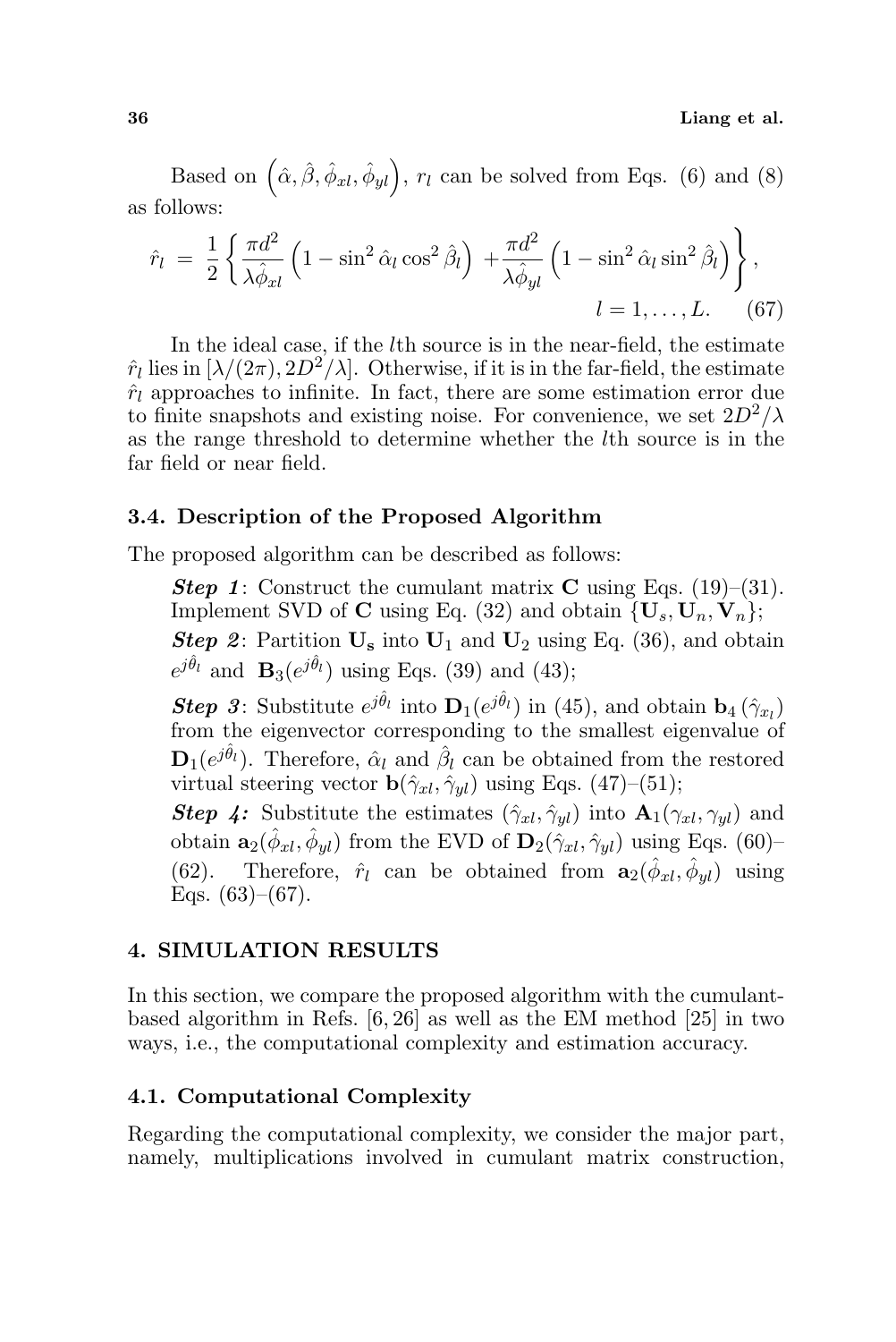|                       | Cumulant<br>matrix<br>computation                         | SVD/EVD                                                                                      | Iteratio<br>computation                             | Total<br>computational<br>complexity                                                                   |
|-----------------------|-----------------------------------------------------------|----------------------------------------------------------------------------------------------|-----------------------------------------------------|--------------------------------------------------------------------------------------------------------|
| Proposed<br>algorithm |                                                           | $\left 7\times(4N+1)^2K\right _{}^{}\frac{\frac{4}{3}(4N+1)^3}{\frac{8}{3}L(2N+1)^3}\right $ |                                                     | $O\begin{pmatrix}7{\times}(4N+1)^2K\\+\frac{4}{3}{\times}(4N+1)^3\\+\frac{8}{3}L(2N+1)^3\end{pmatrix}$ |
| Ref. [26]             | $\left 350 \times (2N+1)^2\right  \frac{200}{3} (2N+1)^2$ |                                                                                              |                                                     | $\begin{pmatrix} 350 \times (2N+1)^2 K \\ +\frac{200}{3} \times (2N+1)^2 \end{pmatrix}$                |
| $EM$ [25]             |                                                           |                                                                                              | $200L \times (4N+1)^2$<br>+10×(4N+1) <sup>2</sup> K | $\left( \frac{200L \times (4N+1)^2}{+10 \times (4N+1)^2 K} \right)$                                    |

Table 1. Computational complexity comparison.

SVD (or EVD) and the iteration operation, The proposed method constructs one  $(4N+1) \times (4N+1)$ -dimensional cumulant matrix C and implements its SVD. In addition, it requires implementing EVD of  $(2N +$  $1) \times (2N + 1)$ -dimensional matrices  $\mathbf{D}_1(e^{j\theta})$  and  $\mathbf{D}_2(\gamma_x, \gamma_y)$  L times. Therefore, the total computational complexity of the proposed algorithm is  $O(7 \times (4N+1)^2 K + \frac{4}{3} \times (4N+1)^3 + \frac{8}{3}$  $\frac{8}{3}L(2N+1)^3$ ). The EM algorithm requires at least 10 iterations to obtain the estimations, in each cycle of which the maximization section requires at least 20 iterations [25]. Thus, it requires tion requires at least 20 iterations [25]. Thus, it requires<br> $O(10 \times (20L \times (4N+1)^2 + (4N+1)^2K))$ . The method in Ref. [26] construct two  $(2N+1)^2 \times 25$ -dimensional cumulant matrices and corresponding SVD, so it requires  $O$ mensional cumulant matrices and corre-<br>  $(350 \times (2N+1)^2 K + \frac{200}{3} \times (2N+1)^2)$ . Therefore, the EM algorithm has much higher computational complexity.

The proposed algorithm and the method in Ref. [26] can obtain the parameter estimations with closed analytic solution. However, the EM algorithm requires iteration process to obtain the estimations [25]. The above-mentioned comparisons are shown in Table 1.

### 4.2. Estimation Accuracy

Some simulations are conducted to assess the estimation accuracy of the proposed algorithm. We consider a 13-element centrosymmetric cross-array with element spacing  $d = \lambda/4$ . Two equipower, statistically independent sources modeled as  $e^{i\zeta t}$ , where the phases  $\zeta_t$  are uniformly distributed in the interval [0,  $2\pi$ ]. The received signals were polluted by zero-mean additive white Gaussian noises. For comparison, we simultaneously execute the cumulant-based algorithms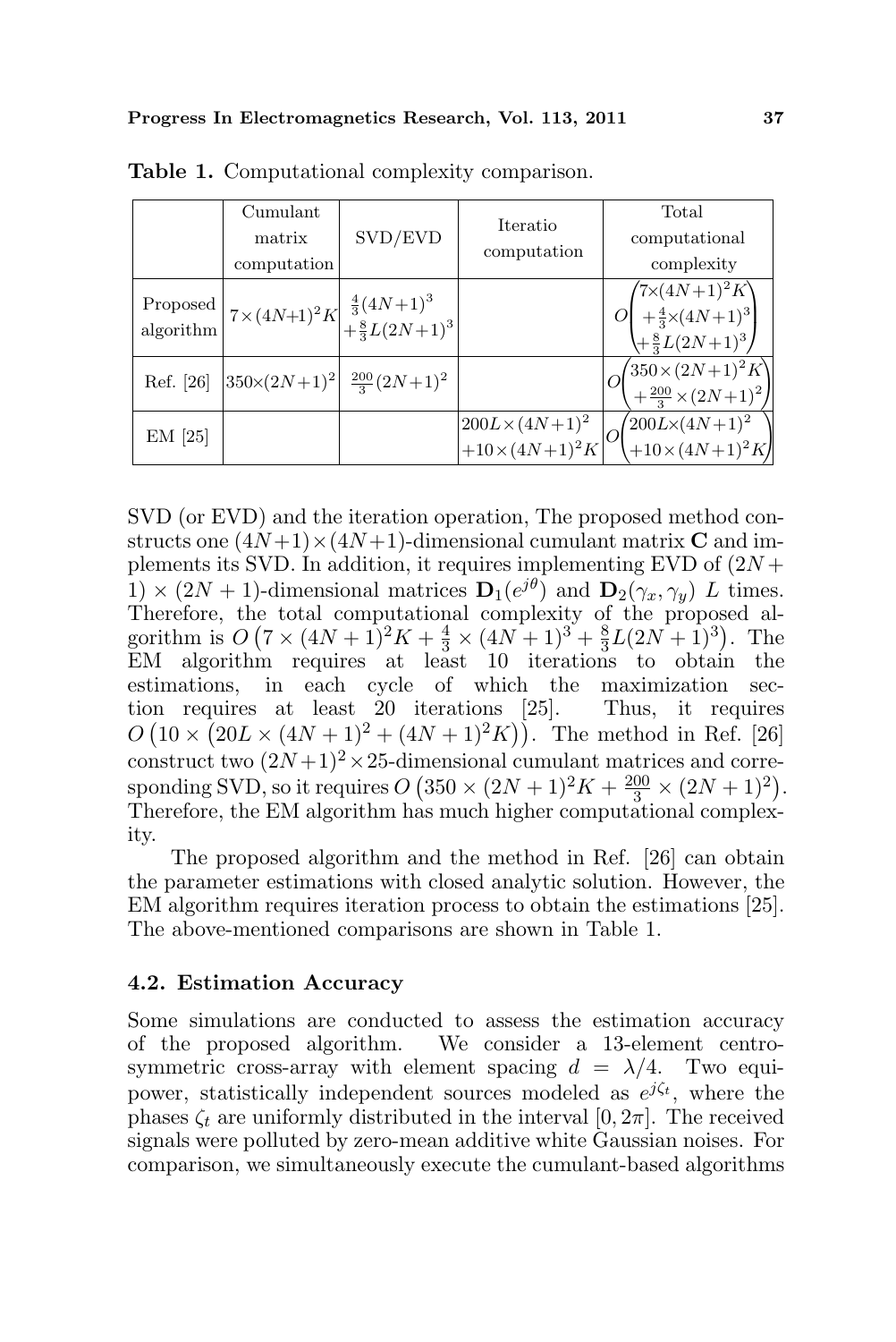in Refs. [6, 26] and the EM method [25]. In addition, the related CRLB on the variance of the estimated parameters are obtained from the inverse of the Fisher information matrix by averaging 500 computations [47]. The DOA (azimuth and elevation) and range estimations are scaled in units of degree and wavelength, respectively. And the performances of these algorithms are measured by the estimated root mean-square error (RMSE) of 500 independent Monte Carlo runs.

In the first experiment, the proposed algorithm is used to deal with pure near-filed sources. Two near-field sources are located at  $\{\alpha_1 = 20^\circ, \beta_1 = 40^\circ, r_1 = 1.5\lambda\}$  and  $\{\alpha_2 = 40^\circ, \beta_2 = 30^\circ, r_2 = 2.5\lambda\},$ respectively. In this case,  $\phi_{xl} \neq 0$  and  $\phi_{vl} \neq 0$ ,  $l = 1, 2$ , so both **B** and **A** have full column rank (see Eqs.  $(30)$  and  $(15)$  of this paper for details) and thus the proposed algorithm can be applied into pure near-field source localization problem.

The snapshot number is set equal to 400. When the SNR varies from 0 dB to 20 dB, the RMSE of the elevation, azimuth, and range estimations of the two near-field sources from 500 independent Monte Carlo runs using the method in Ref. [26] and the proposed method are shown in Figs. 2, 3, and 4 for comparison. From Figs. 2, 3, and 4, we can see that the proposed algorithm has higher estimation accuracy than that of Ref. [26], but is slightly lower than the EM algorithm [25]. However, the EM algorithm obtains high estimation accuracy at the expense of high computational complexity resulted from the iteration process. As it is expected, when the SNR increases, the estimated values approach to the true values. From Fig. 4, it can be seen that the RMSE of range estimation of the first source (closer to the array) is much lower than that of the second source for the two algorithms and CRLB.



Figure 2. RMSE of elevation estimations versus SNR.



Figure 3. RMSE of azimuth estimations versus SNR.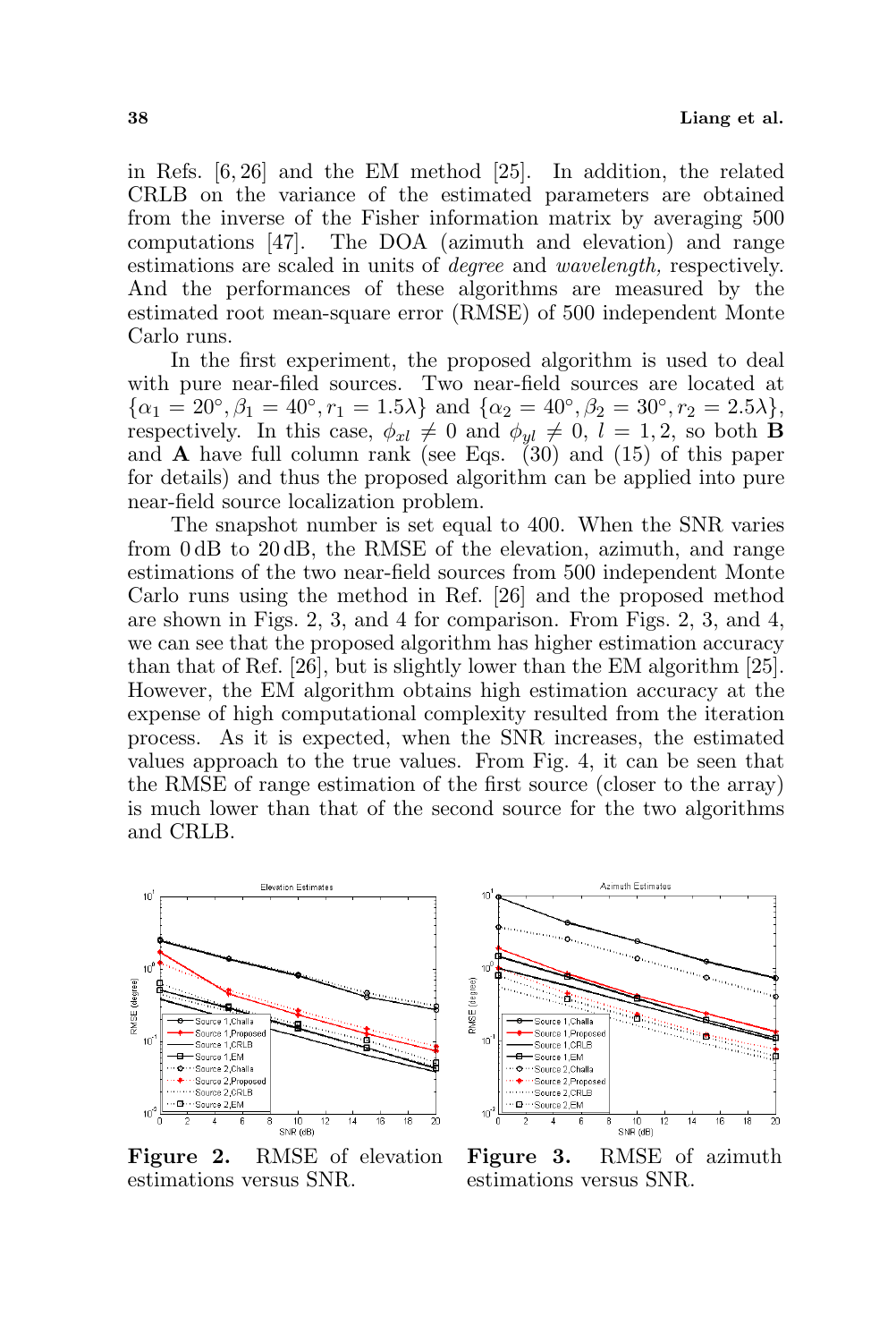

Figure 4. RMSE of range estimations versus SNR.



Figure 6. RMSE of azimuth estimations versus snapshot number.



Figure 5. RMSE of elevation estimations versus snapshot number.



Figure 7. RMSE of range estimations versus snapshot number.

The SNR is fixed at 15 dB. When snapshot number varies from 200 to 2000, the averaged performances (RMSE of elevation, azimuth, and range estimations versus snapshot number for two sources) over 500 Monte Carlo runs are shown in Figs. 5, 6, and 7. From these figures, it can be seen that RMSE of the elevation, azimuth, and range estimations decrease as snapshot number increases. In addition, it can be seen that the proposed algorithm improves estimation accuracy than that of Ref. [26], and approaches the CRLB and the performance of the EM algorithm [25].

In the second experiment, the proposed algorithm is used to deal with one near-filed and one far-field sources. The near-field source is located at  $\{\alpha_1 = 20^\circ, \beta_1 = 40^\circ, r_1 = 1.5\lambda\};$  whereas the far-field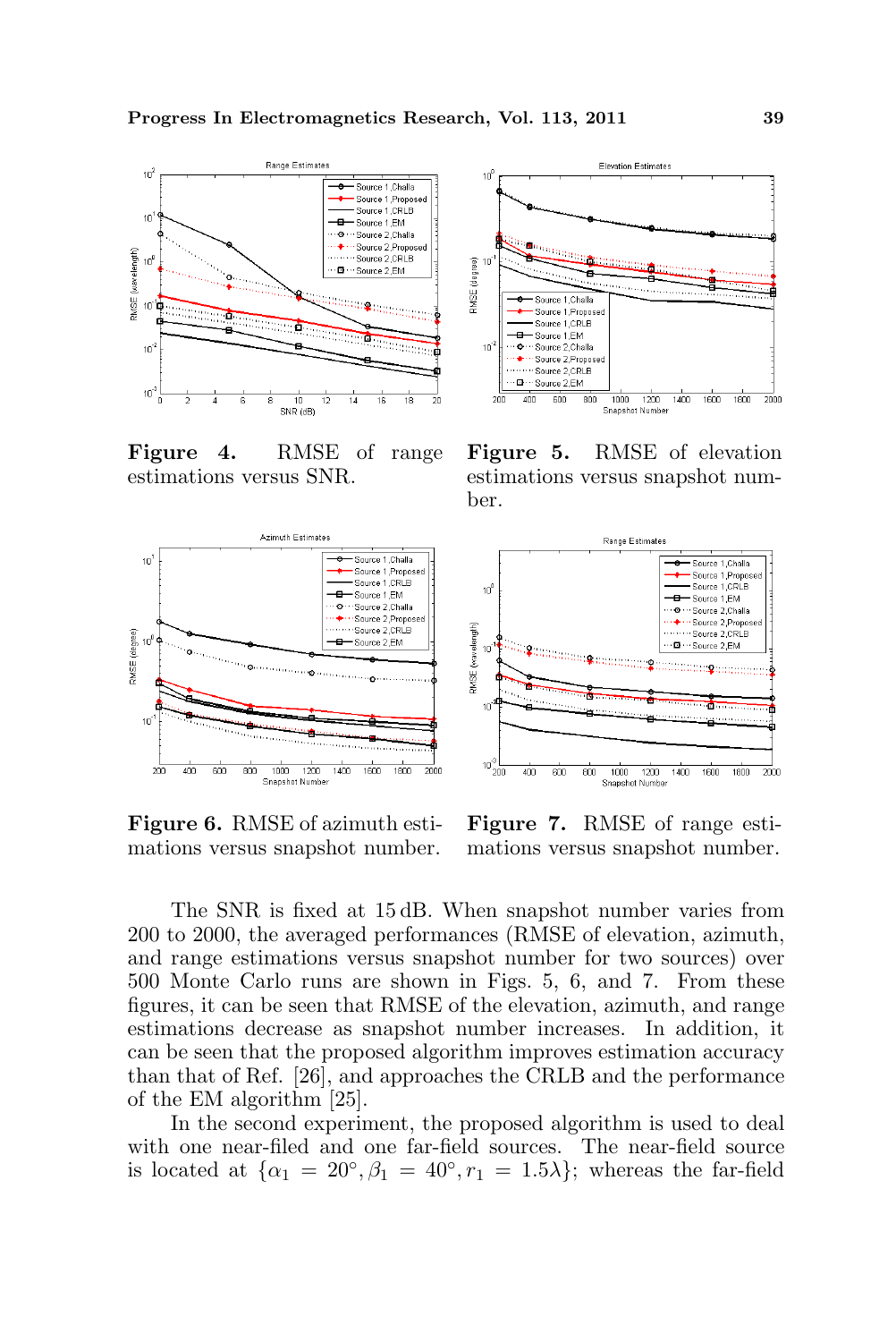source is localized at  $\{\alpha_2 = 40^\circ, \beta_2 = 30^\circ, r_2 = \infty\}$ . In this case,  $\phi_{x1} \neq 0$ ,  $\phi_{y1} \neq 0$ ,  $\phi_{x2} = 0$ , and  $\phi_{y2} = 0$ , so both **B** and **A** still have full column rank and the proposed algorithm can be applied into one far-field and one near-field source localization problem. The ESPRIT algorithm proposed by Liu and Mendel [6] can localize only the second source (i.e., far-field source). In the method of Ref. [26],  $\phi_{x2} = 0$ but  $\tan(\gamma_{x2}) + i \tan(\phi_{x2}) \neq 0$ . Therefore, the algorithm in [26] can be applied into one far-field and one near-field source localization problem.

The snapshot number is fixed at 400. When the SNR varies from 0 dB to 20 dB, the RMSE of elevation, azimuth, and range (which is only for near-field source ) estimations of one near-field and one far-field sources from 500 independent Monte Carlo runs using the two methods are shown in Figs. 8, 9, and 10, respectively. From Figs. 8, 9, and 10, it can be seen that the proposed algorithm has higher estimation accuracy than that of Ref. [26], but slightly lower than the CRLB and the EM algorithm [25].



Figure 8. RMSE of range estimations versus snapshot number.

Figure 9. RMSE of azimuth estimations versus SNR.

In the third experiment, the proposed algorithm is used to deal with pure far-field sources. Two far-field sources are localized at  $\{\alpha_1 = 20^\circ, \beta_1 = 40^\circ, r_1 = \infty\}$  and  $\{\alpha_2 = 40^\circ, \beta_2 = 30^\circ, r_2 = \infty\},$ respectively. In this case, although  $\phi_{xl} = 0$  and  $\phi_{vl} = 0$ ,  $l = 1, 2$ , both B and A still have full column rank and the proposed algorithm can be applied into pure far-field source localization problem. The ESPRIT algorithm proposed by Liu and Mendel [6] is suitable for pure farfield sources. In the method of Ref. [26],  $\phi_{x1} = 0$  and  $\phi_{x2} = 0$  but  $\tan(\gamma_{x1}) + i \tan(\phi_{x1}) \neq 0$  and  $\tan(\gamma_{x2}) + i \tan(\phi_{x2}) \neq 0$ . Therefore, the algorithm in Ref. [26] can be applied into two far-field source localization problem.

The snapshot number is fixed at 400. When the SNR varies from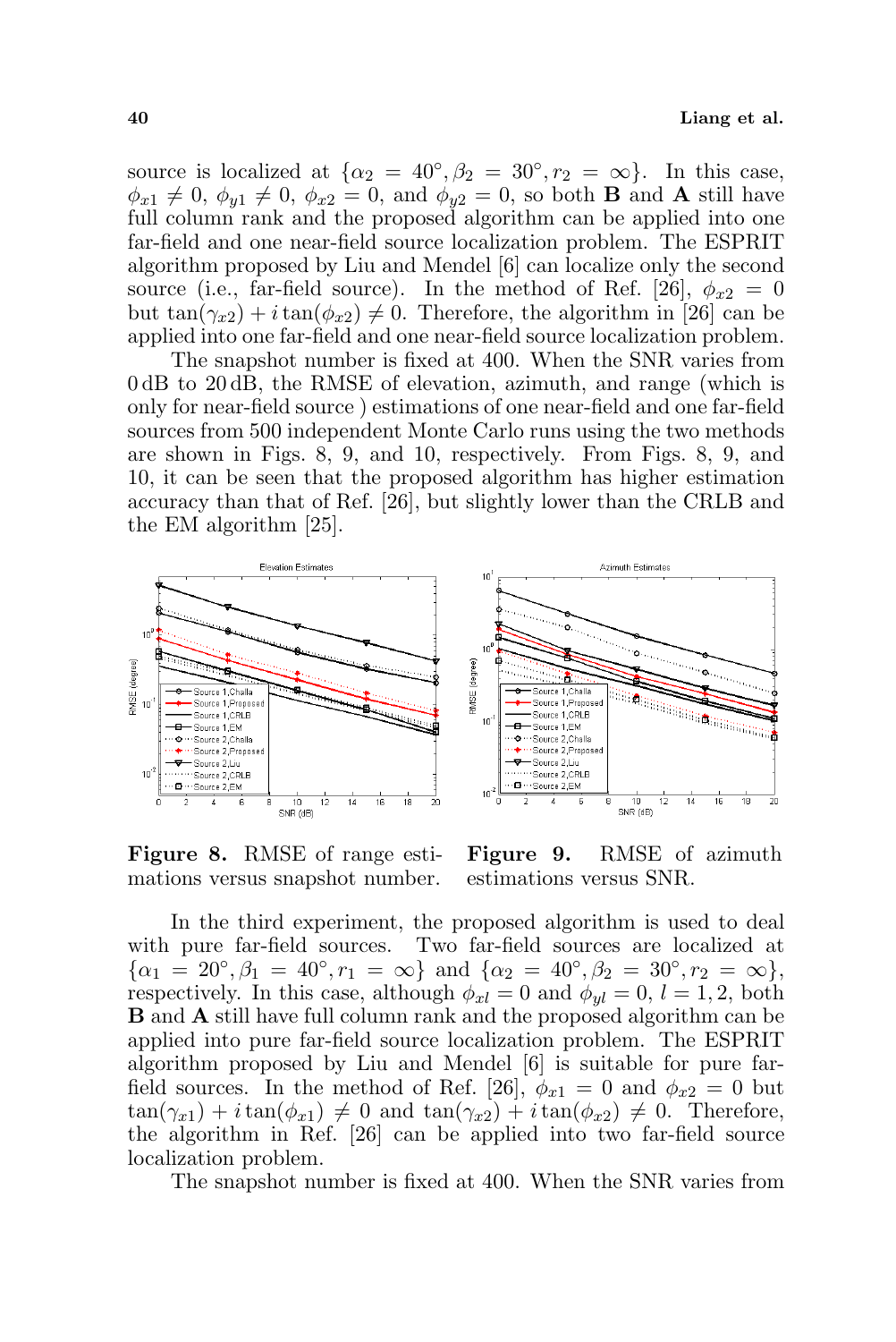

Figure 10. RMSE of range estimates versus SNR.



Figure 11. RMSE of elevation estimations versus SNR.



Figure 12. RMSE of azimuth estimations versus SNR.

0 dB to 20 dB, the RMSE of the elevation and azimuth estimations of two far-field sources from 500 independent Monte Carlo runs using the proposed method and CRLB are shown in Figs. 11 and 12, respectively. From Figs. 11 and 12, it can be seen that proposed algorithm has high estimation accuracy.

From the above experiments, we can see that the proposed algorithm with high estimation accuracy can deal with "any-field" sources, i.e., the total received signals by an array consists of either multiple near-field signals, or multiple far-field signals, or their mixture. The method proposed in Ref. [6] can be only applied to pure far-field source localization, and fails in localizing near-field sources. The Unitary ESPRIT algorithm developed in [26] combines two real matrices yields the complex-valued EVD with complex eigenvalues  $\tan(\gamma_{xl})+i\tan(\phi_{xl})$ . Even if the *l*-th source is far-field one,  $\phi_{xl} = 0$  but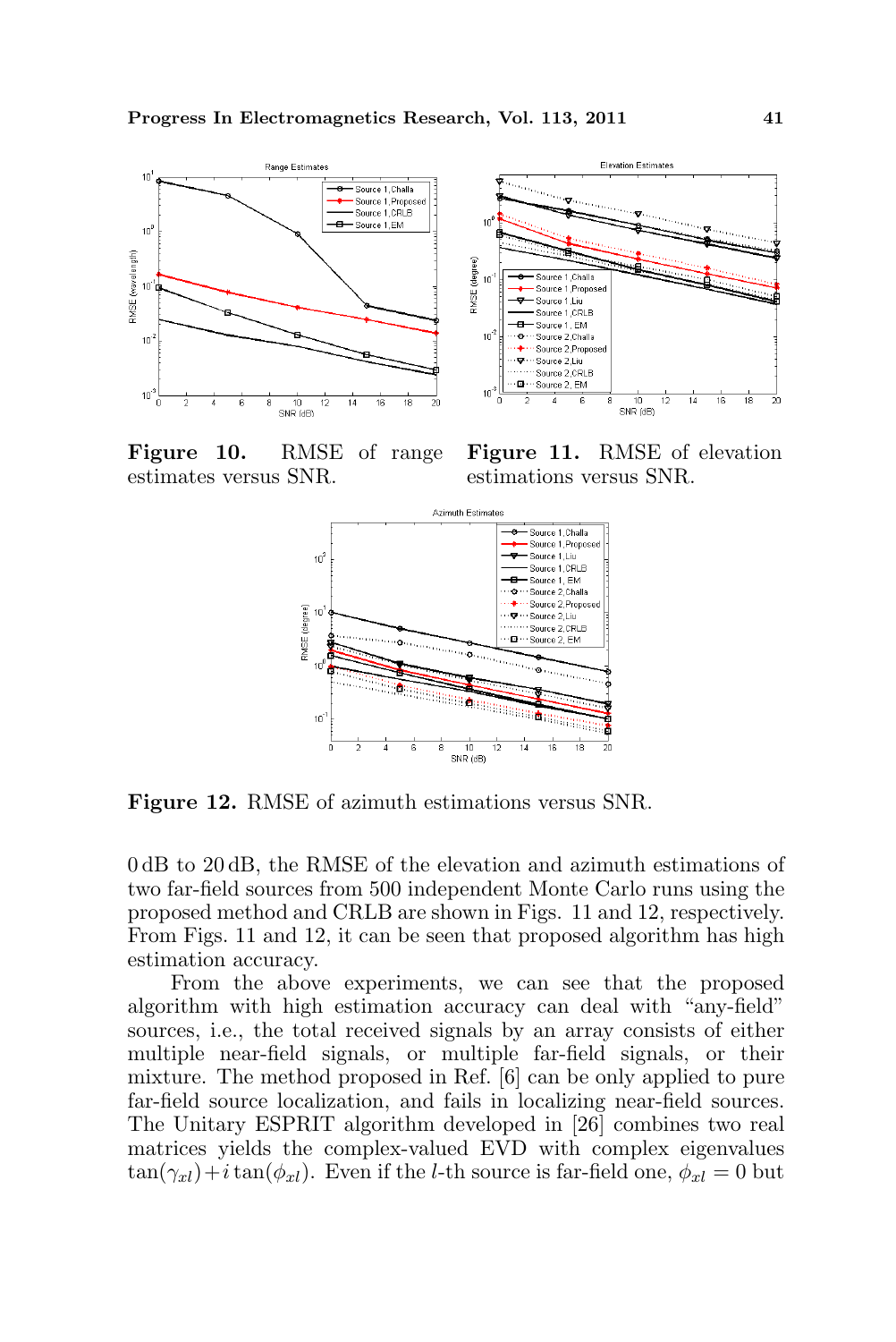$\tan(\gamma_{xl}) + i \tan(\phi_{xl}) \neq 0$  and thus the method in Ref. [26] can localize far-field sources. The method in Ref. [26] has lower estimation accuracy than the proposed algorithm since it used half the array sensors to estimate  $(\gamma_{xl}, \phi_{xl})$  or  $(\gamma_{vl}, \phi_{vl})$ . The EM algorithm obtains high estimation accuracy at the expense of high computational complexity resulted from iteration process, and cannot provide the closed analytic solution.

### 5. CONCLUSION

This paper constructs a special cumulant matrix by exploiting the multiple degrees of freedom available from fourth-order cumulants. Based on its left and right singular vectors, a two-stage separated steering vector-based algorithm is proposed for passive localization of "arbitrary"-field sources in the spherical coordinates. In order to avoid the phase ambiguity, the quarter-wavelength constraint on interment spacing is adopted. In addition, the cross array configuration rather than other geometries is required to simplify the quadratic phase of near-field sources. Since the azimuth-elevation arrival-angles and ranges are estimated from the restored steering vectors, the proposed algorithm can avoid any matching operation and spectral search. The experiment results show that the proposed method is an attractive alternative to localize mixed near-field and far-field sources with closed analytic solution.

### ACKNOWLEDGMENT

The authors would like to thank the editor and anonymous reviewers for their valuable comments and suggestion. In addition, this work was supported by the National Natural Science Foundations of China under Grant 60901059 and 61075044, by China Postdoctoral Science Foundation funded project under Grant 201003679 and 20100481355, by the Educational Department Foundation Grant 09JK629 and Natural Science Foundation under 2010JQ8001 of Shaanxi Province, and by the Discipline Union Fund under Grant 116-210905 of Xi'an University of Technology, and the Fundamental Research Funds for the Central Universities of China Grant ZXH2010D012.

### REFERENCES

1. Krim, H. and M. Viberg, "Two decades of array signal processing research: The parametric approach," IEEE Signal Processing Magazine, Vol. 13, No. 4, 67–94, 1996.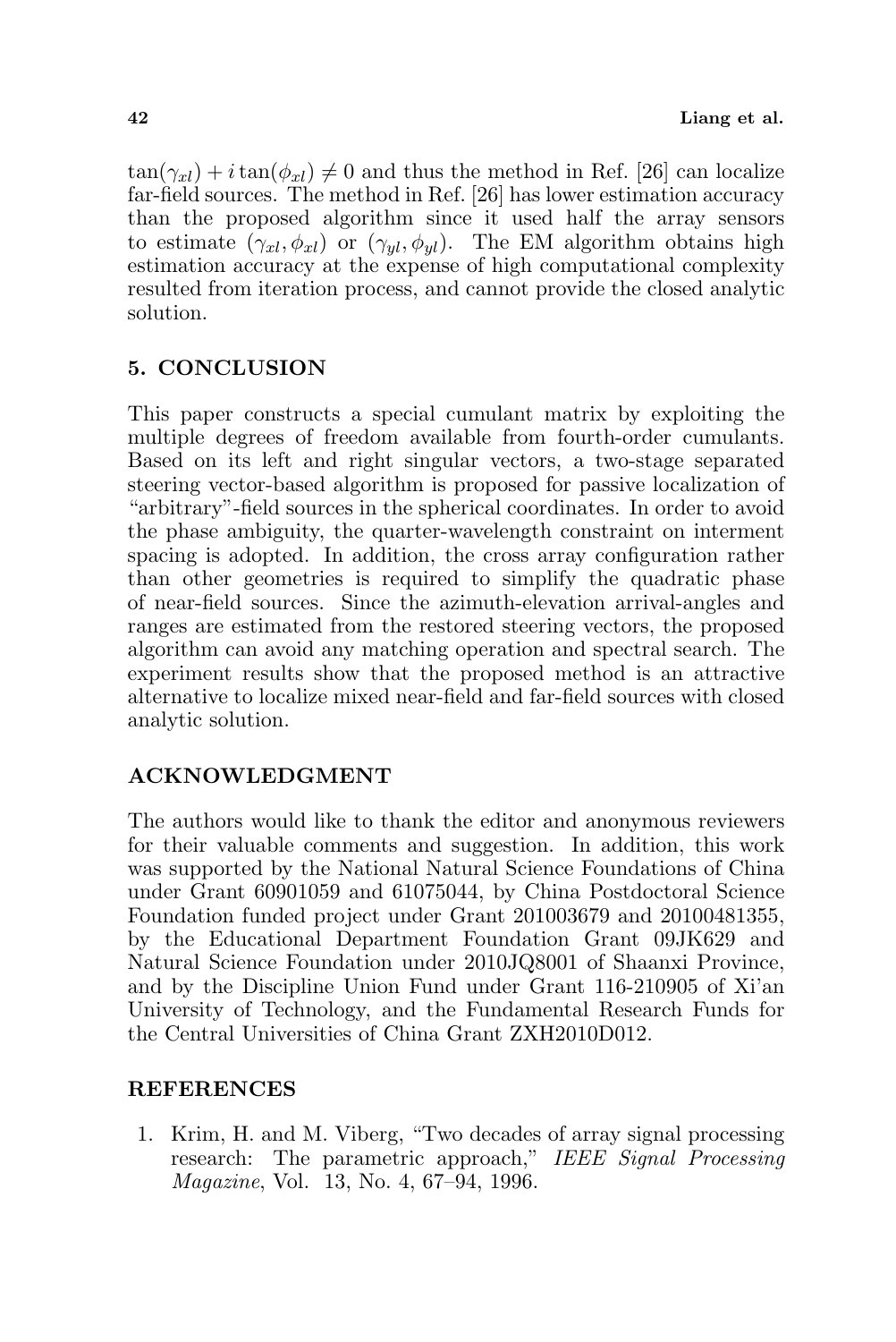Progress In Electromagnetics Research, Vol. 113, 2011 43

- 2. Johnson, R. C., Antenna Engineering Handbook, 3rd Edition, 9– 12, McGraw-Hill, Inc., 2006.
- 3. Ziomek, L. J., Fundamentals of Acoustic Field Theory and Spacetime Signal Processing, 410–412, 532–534, CRC Press, Bocaraton, FL, 1995.
- 4. Schmidt, R., "Multiple emitter location and signal parameter estimation," IEEE Trans. Antennas and Propagation, Vol. 34, No. 3, 276–280, 1986.
- 5. Roy, R. and T. Kailath, "ESPRIT-estimation of signal parameters via rotational invariance techniques," IEEE Trans. Acoustics, Speech, and Signal Processing, Vol. 37, No. 7, 984–995, 1989.
- 6. Liu, T. H. and J. M. Mendel, "Azimuth and elevation direction finding using arbitrary array geometries," IEEE Trans. Signal Processing, Vol. 46, No. 7, 2061–2065, Jul. 1998.
- 7. Tayem, N. and H. M. Kwon, "L-shape 2-dimensional arrival angle estimation with propagator method," IEEE Trans. Antennas and Propagation, Vol. 53, No. 5, 1622–1630, May 2005.
- 8. Veen, A., P. Ober, and E. Deprettere, "Azimuth and elevation computation in high resolution DOA estimation," IEEE Trans. Acoust. Speech, Signal Processing, Vol. 40, No. 7, 1828–1832, Jul. 1992.
- 9. Swindlehurst, A. and T. Kailath, "Azimuth/elevation direction finding using regular array geometries," IEEE Trans. Aerosp. Electron. Syst., Vol. 29, No. 1, 145–156, Jan. 1993.
- 10. Kedia, Y. S. and B. Chandna, "A new algorithm for 2-D DOA algorithm," Signal Processing, Vol. 60, No. 3, 325–332, Mar. 1997.
- 11. Swindelehurst, A. L. and T. Kailath, "Passive direction-of-arrival and range estimation for near-field sources," Fourth Annual ASSP Workshop on Spectrum Estimation and Modeling, 123–128, Minneapolis, Minnesota, USA, Aug. 1988.
- 12. Cekli, E. and H. A. Cirpan, "Unconditional maximum likelihood approach for near-field source localization," International Journal of Electronics and Communications, Vol. 57, No. 1, 9–15, 2003.
- 13. Grosicki, E., K. Abed-Meraim, and Y. Hua, "A weighted linear prediction method for near-field source localization," IEEE Trans. Signal Processing, Vol. 53, No. 10, Part 1, 3651–3660, 2005.
- 14. Abed-Meraim, K., Y. Hua, and A. Belouchrani, "Secondorder near-field source localization: Algorithm and performance analysis," The Thirtieth Asilomar Conference on Signals, Systems & Computers, Vol. 1, 723–727, Pacific Grove, California, USA, Nov. 1997.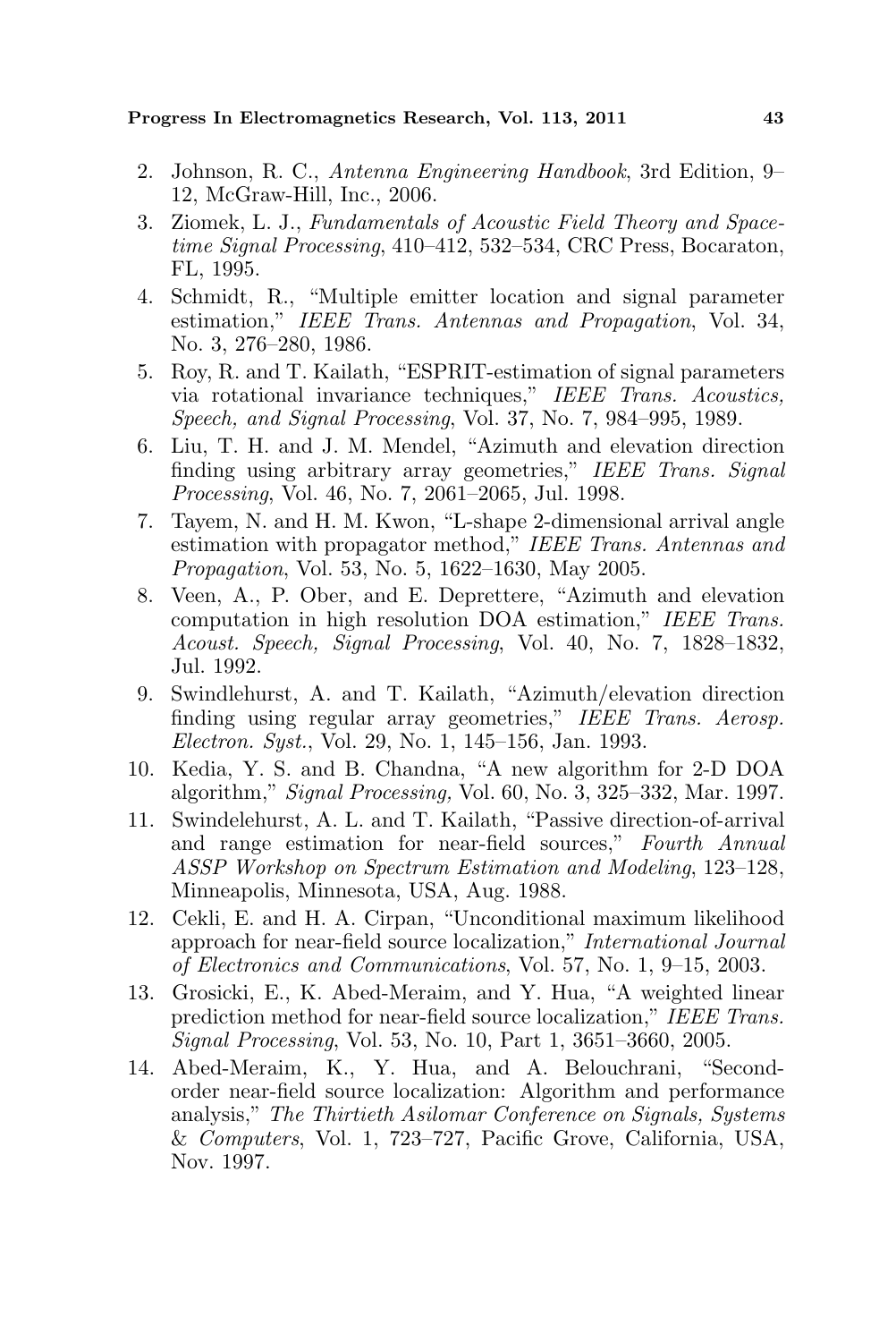- 15. Gorosicki, E. and K. Abed-Meraim, "A weighted linear prediction method for near-field source localization," Proceedings of the IEEE International Conference on Acoustics, Speech, and Signal Processing, Vol. 3, 2957–2960, May 2002.
- 16. Huang, Y. D. and M. Barkat, "Near-field multiple source localization by passive sensor array," IEEE Trans. Antennas and Propagation, Vol. 39, No. 7, 968–975, 1991.
- 17. Jeffers, R., K. L. Bell, and H. L. van Trees, "Broadband passive range estimation using MUSIC," Proceedings of the IEEE International Conference on Acoustics, Speech, and Signal Processing, Vol. 3, 2921–2924, May 2002.
- 18. Weiss, A. J. and B. Friedlander, "Range and bearing estimation using polynomial rooting," IEEE Journal of Oceanic Engineering, Vol. 18, No. 4, 130–137, 1993.
- 19. Starer, D. and A. Nehorai, "Passive localization of near-field sources by path following," IEEE Trans. Signal Processing, Vol. 42, No. 3, 677–680, 1994.
- 20. Challa, R. N. and S. Shamsunder, "High-order subspace based algorithms for passive localization of near-field sources," The Twenty-ninth Asilomar Conference on Signals, Systems & Computers, Vol. 2, 777–781, Pacific Grove, California, USA, Oct. 1995.
- 21. Yuen, N. and B. Friedlander, "Performance analysis of higher order ESPRIT for localization of near-field sources," IEEE Trans. Signal Processing, Vol. 46, No. 3, 709–719, 1998.
- 22. Lee, J. H. and C. H. Tung, "Estimating the bearings of near-field cyclostationary signals," IEEE Trans. Signal Processing, Vol. 50, No. 1, 110–118, Jan. 2002.
- 23. Lee, J. H., Y. M. Chen, and C. C. Yeh, "A covariance approximation method for near-field direction finding using a uniform linear array," IEEE Trans. Signal Processing, Vol. 43, No. 5, 1293–1298, May 1995.
- 24. Liang, J. and D. Liu, "Passive localization of near-field sources using cumulant," IEEE Sensors Journal, Vol. 9, No. 8, 953–960, Aug. 2009.
- 25. Kabaoglu, N., H. A. Cirpan, E. Cekli, and S. Paker, "Deterministic Maximum likelihood Approach for 3-D near-field source localization," International Journal of Electronics and Communications. Vol. 57, No. 5, 345–350, 2003.
- 26. Challa, R. N. and S. Shamsunder, "Passive near-field localization of multiple non-Gaussian sources in 3-D using cumulant," Signal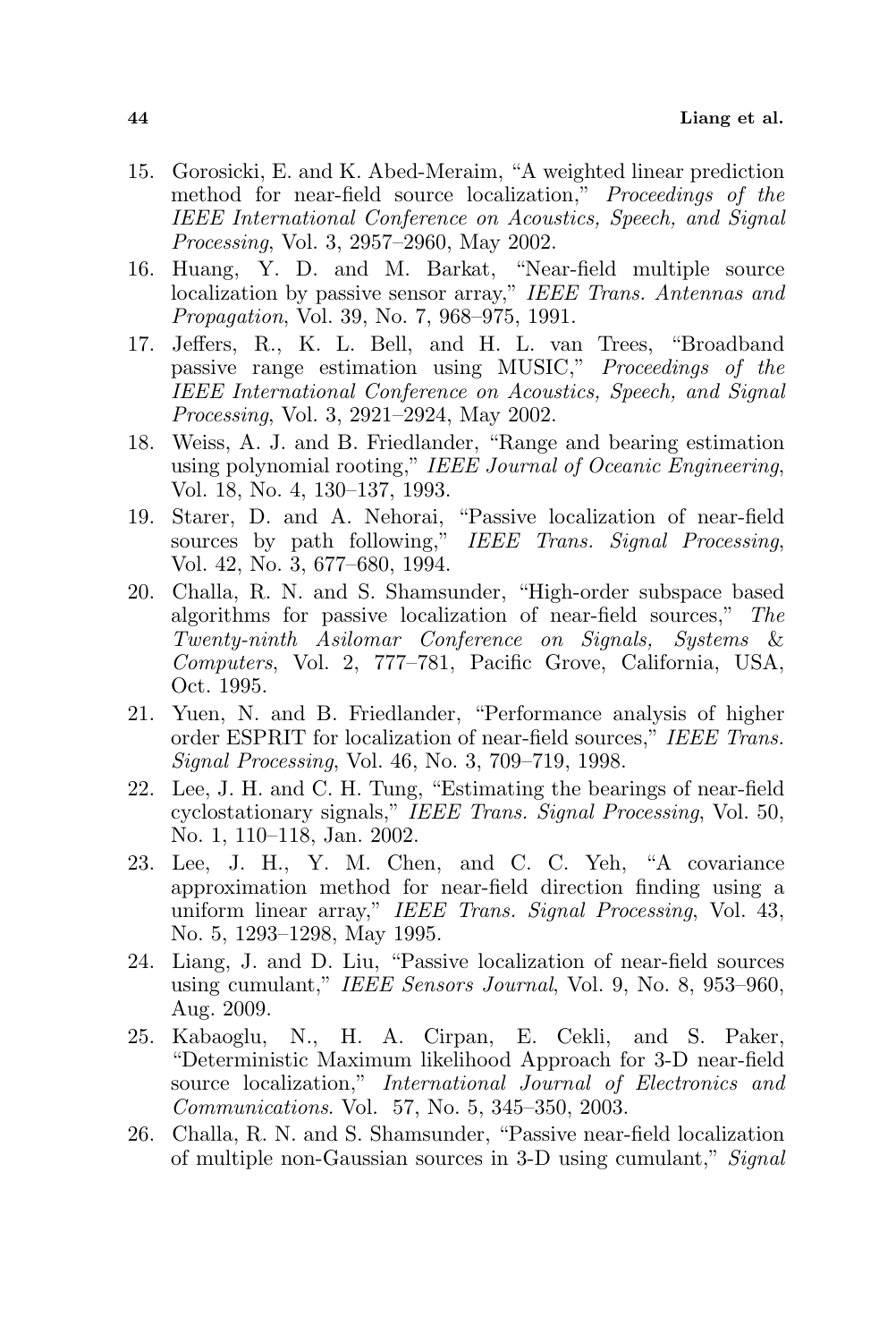Processing, Vol. 65, 39–53, 1998.

- 27. Liang, J., S. Yang, J. Zhang, L. Gao, and F. Zhao, "4D near-field source localization using cumulant," EURASIP Journal on Applied Signal Processing, Vol. 2007, 1–10, 2007, Doi:10.1155/2007/17820.
- 28. Yang, D., J. Shi, and B. Liu, "A new near-field source localization algorithm based on generalized ESPRIT," The 4th IEEE conference on Industrial Electronics and Applications, 1115– 1120, Xi'an, China, Jun. 2009.
- 29. Abed-Meraim, K. and Y. Hua, "3-D near field source localization using second order statistics," The Thirty-first Asilomar Conference on Signals, Systems & Computers, Vol. 2, 1307–1311, Pacific Grove, California, USA, Nov. 1997.
- 30. Ikram, M. Z., K. Abed-Meraim, and Y. Hua, "Fast quadratic phase transform for estimating the parameters of multicomponent chirp signals," Digital Signal Processing, 127–135, Jul. 1997.
- 31. Ward, D. B. and G. W. Elko, "Mixed near field/far field beamforming: A new technique for speech acquisition in a reverberant environment," IEEE Workshop on Applications of Signal Processing to Audio and Acoustics, 19–22, New Paltz, NY, 1997.
- 32. Agrawah, M., R. Abrahamsson, and P. Ahgren, "Optimum beamforming for a nearfield source in signal correlated interferences," Signal Processing, Vol. 86, No. 5, 915–923, 2006.
- 33. Doclo, S. and M. Moonen, "Design of far-field and near-field broadband beamformers using eigenfilters," Signal Processing, Vol. 83, No. 12, 2641–2673, 2003.
- 34. Arslan, G., F. A. Sakarya, and B. L. Evans, "Speaker localization for far-field and near-field wideband sources using neural networks," IEEE Workshop on Nonlinear Signal and Image Processing, Antalya, Turkey, Vol. 2, 528–532, 1999.
- 35. Argentieri, S., P. Danes, and P. Soueres, "Modal analysis based beamforming for nearfield or farfield speaker localization in robotics," Proceedings of the 2006 IEEE International Conference on Robots and Systems, 866–871, 2006.
- 36. Mukai, R., H. Sawada, S. Araki, and S. Makino, "Frequencydomain blind source separation of many speech signals using nearfield and far-field models," EURASIP Journal on Applied Signal Processing, Vol. 2006, 1–13, 2006.
- 37. Kennedy, R. A., D. B. Ward, P. Thushara, and D. Abhayapala, "Nearfield beamforming using nearfield/farfield reciprocity,"